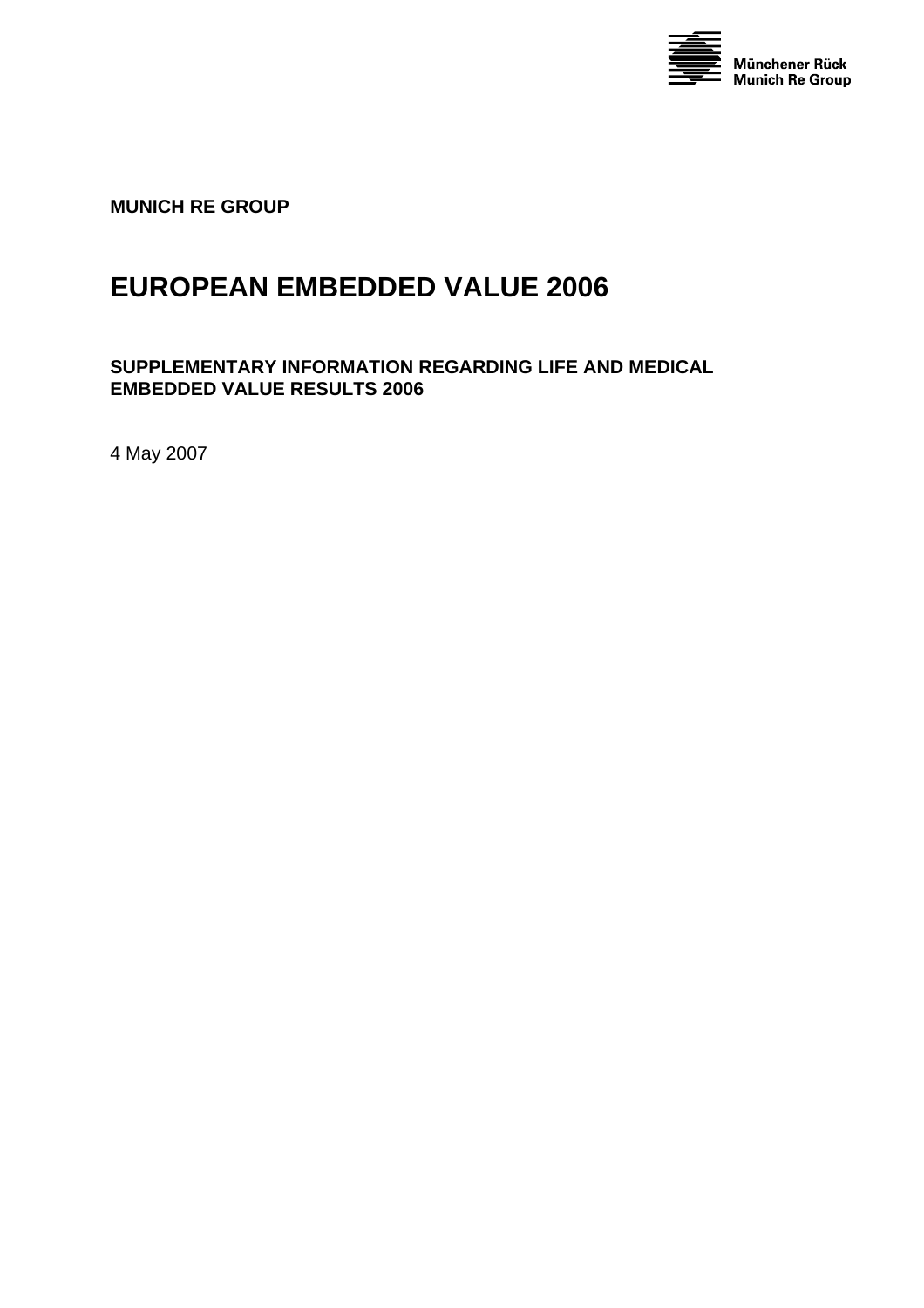

# **Contents**

| $\mathbf{1}$            |  |
|-------------------------|--|
| 1.1                     |  |
| 1.2                     |  |
| 1.3                     |  |
| 1.4                     |  |
| $\overline{2}$          |  |
| 2.1                     |  |
| 2.2                     |  |
| 2.2.1                   |  |
| 2.2.2                   |  |
| 2.2.3                   |  |
| 2.2.4                   |  |
| $\overline{\mathbf{3}}$ |  |
| 3.1                     |  |
| 3.2                     |  |
| 3.3                     |  |
| 3.4                     |  |
| 3.4.1                   |  |
| 3.4.2                   |  |
| 3.5                     |  |
| 3.5.1                   |  |
| 3.5.2                   |  |
| 3.6                     |  |
| 3.7                     |  |
| 3.8                     |  |
| 3.9                     |  |
| 3.10                    |  |
| 3.11                    |  |
| 3.12                    |  |
| 3.13                    |  |
| 3.14                    |  |
| 3.15                    |  |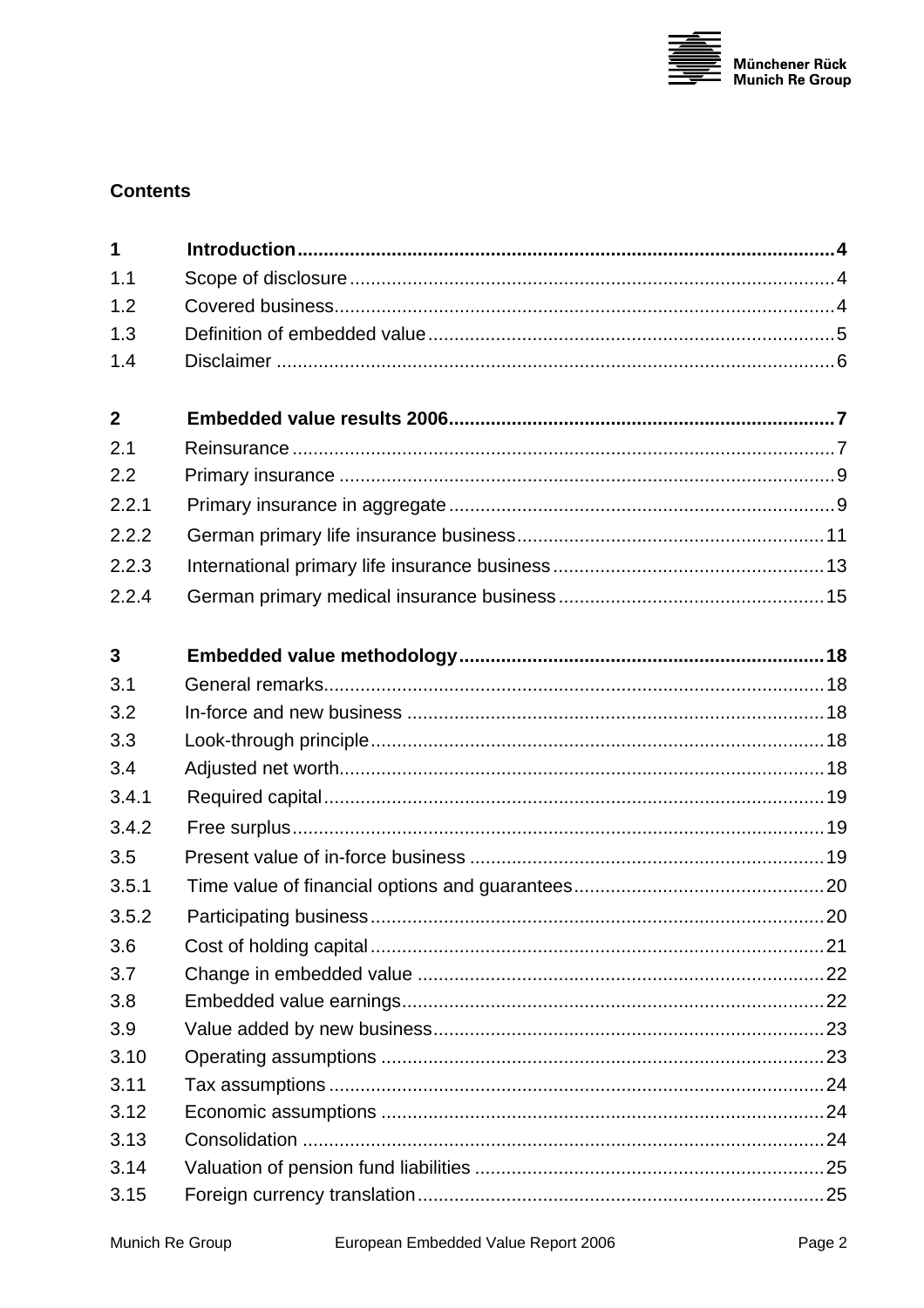

| $\overline{\mathbf{4}}$ |    |
|-------------------------|----|
| 4.1                     |    |
| 4.2                     |    |
| 5                       |    |
| 5.1                     |    |
| 5.2                     |    |
| 6                       |    |
| 6.1                     |    |
| 6.2                     |    |
| 6.3                     |    |
| 6.4                     |    |
| 6.4.1                   |    |
| 6.4.2                   |    |
| 7                       |    |
| 8                       | 33 |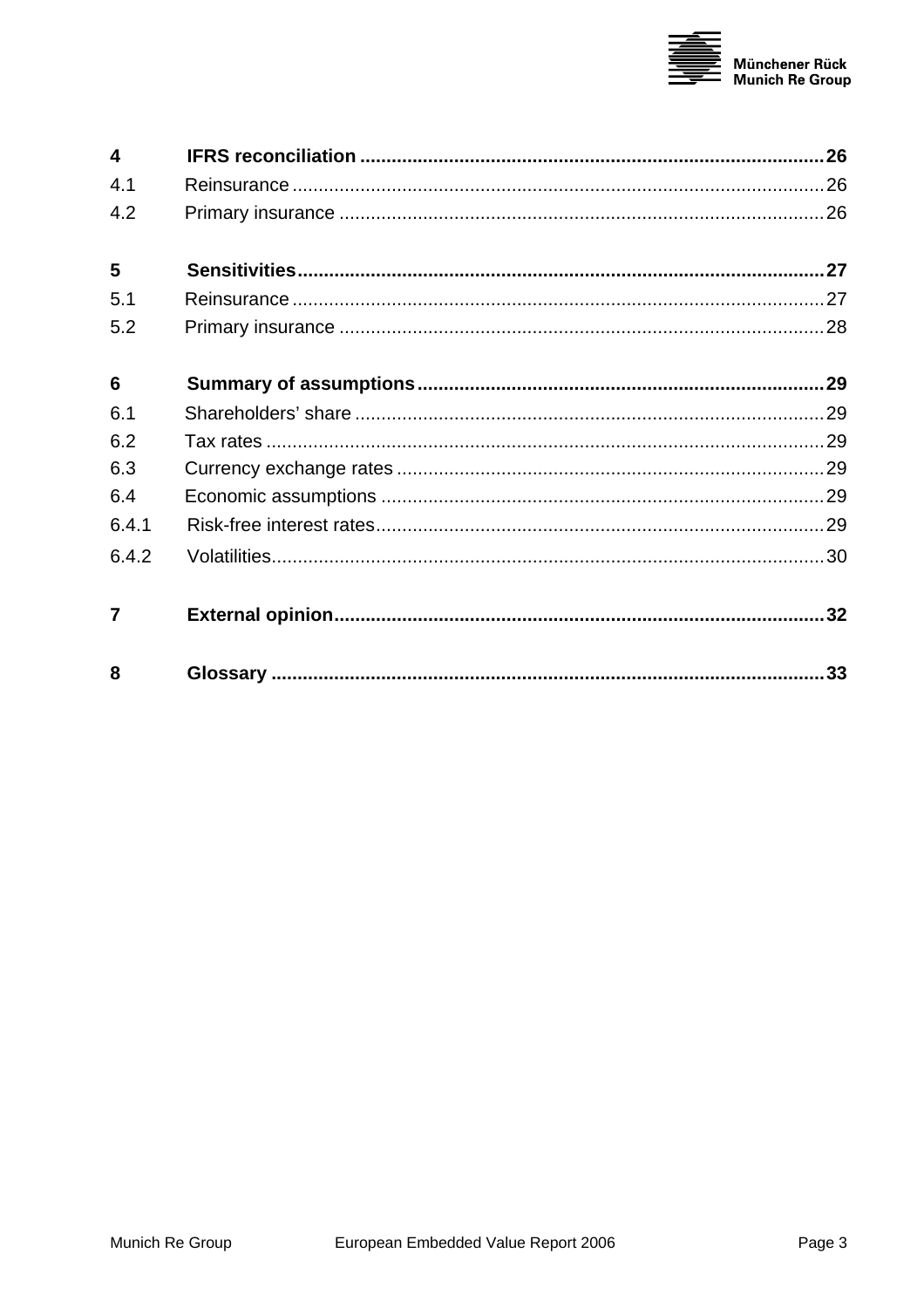

#### <span id="page-3-0"></span>**1 Introduction**

#### **1.1 Scope of disclosure**

In May 2004 the CFO Forum, a group representing the Chief Financial Officers of major European insurers, published the European Embedded Value Principles (EEVP). The Munich Re Group has adopted the EEVP from the reporting year 2005 on.

This document includes the following:

- The European Embedded Value as at 31 December 2006
- An analysis of the value added (embedded value earnings) during 2006
- A detailed description of the embedded value methodology applied
- A reconciliation of the embedded value with the IFRS equity
- An analysis of the sensitivities of the embedded value as at 31 December 2006 and 2006 value added by new business to changes in certain key assumptions

#### <span id="page-3-1"></span>**1.2 Covered business**

The embedded value is reported for the following covered business:

- All business written in life reinsurance entities excluding medical reinsurance business
- Business written in all major primary life and German medical entities

German medical primary business is long-term business similar to life business and is therefore included in the embedded value. Medical reinsurance business is short-term in nature and therefore excluded from the embedded value.

The reinsurance companies writing the covered life reinsurance business are listed in the following table:

| Australia    | Munich Reinsurance Company of Australasia Ltd |
|--------------|-----------------------------------------------|
| Germany      | Münchener Rückversicherungs-Gesellschaft AG   |
| Italy        | Münchener Rück Italia S.p.A.                  |
| South Africa | Munich Reinsurance Company of Africa Ltd      |
| Switzerland  | New Reinsurance Company                       |
| U.S.A.       | Munich American Reassurance Company           |

Life reinsurance business written by branch offices of the above companies is also included. Major branch offices writing life reinsurance business are:

| Canada | Munich Reinsurance Company Canada Branch (Life)                      |
|--------|----------------------------------------------------------------------|
|        | United Kingdom Munich Reinsurance Company United Kingdom Life Branch |

The covered business represents 100% of the life reinsurance business written in the Munich Re Group. The stand-alone embedded value figures are fully reflected in the embedded value figures at the Munich Re Group level.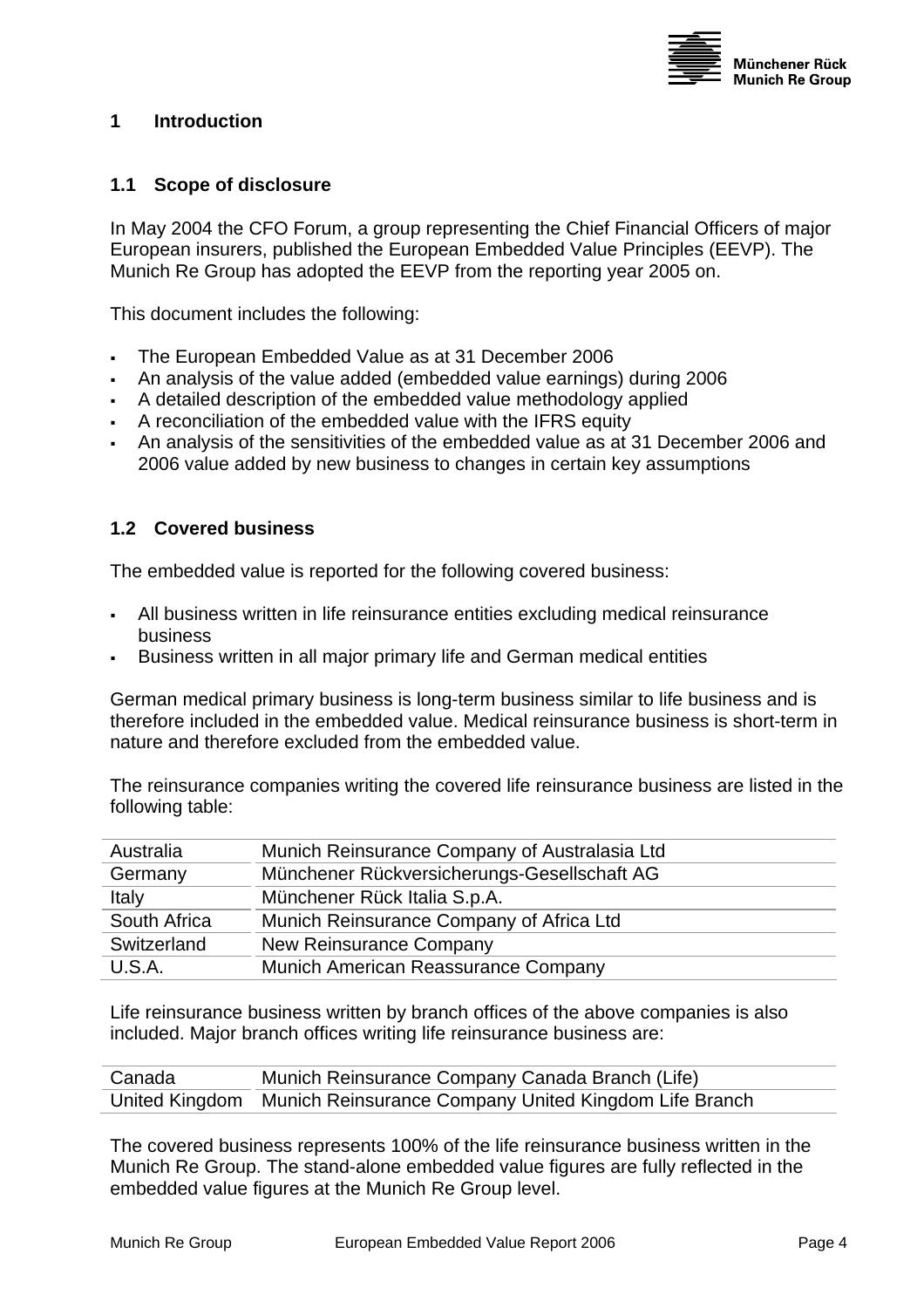

<span id="page-4-0"></span>The primary insurance companies writing the covered life and medical primary insurance business are listed in the following table:

| Austria        | VICTORIA-VOLKSBANKEN Versicherungsaktiengesellschaft       |
|----------------|------------------------------------------------------------|
| <b>Belgium</b> | Hamburg-Mannheimer N.V./S.A.                               |
| Estonia        | <b>ERGO Elukindlustuse AS</b>                              |
| Germany        | DKV Deutsche Krankenversicherung Aktiengesellschaft        |
|                | Hamburg-Mannheimer Versicherungs-Aktiengesellschaft        |
|                | KarstadtQuelle Lebensversicherung AG                       |
|                | VICTORIA Lebensversicherung Aktiengesellschaft             |
|                | VICTORIA Krankenversicherung Aktiengesellschaft            |
| Italy          | ERGO Previdenza S.p.A.                                     |
| Latvia         | ERGO Latvija dzīvība AAS                                   |
| Lithuania      | ERGO Lietuva gyvybes draudimo UAB                          |
| Poland         | Sopockie Towarzystwo Ubezpieczeń na Życie ERGO Hestia S.A. |
| Portugal       | VICTORIA-Seguros de Vida S.A.                              |
| Spain          | ERGO Vida Seguros y Reaseguros, Sociedad Anónima           |
|                |                                                            |

The covered business includes more than 90% of the total primary life and medical business written in the Munich Re Group, measured by premium income. The consolidation of the stand-alone embedded value figures into the embedded value figures at the Munich Re Group level takes into account the dilution of earnings through minority shareholders and policyholders, where applicable.

#### **1.3 Definition of embedded value**

The embedded value is the present value of shareholders' interests in the earnings distributable from assets allocated to the covered business after sufficient allowance for the aggregate risks in the covered business.

The embedded value consists of the following components:

- Present value of future shareholder cash flows from in-force business (PVIF)
- Cost of holding required capital (CoC)
- Adjusted net worth (ANW), broken down into free surplus (FS) and required capital (RC)

The embedded value methodology makes allowance for the aggregate risks in the covered business through the following measures:

- A required capital derived from internal risk capital models and additional regulatory restrictions
- A market-consistent assessment of the time value of financial options and guarantees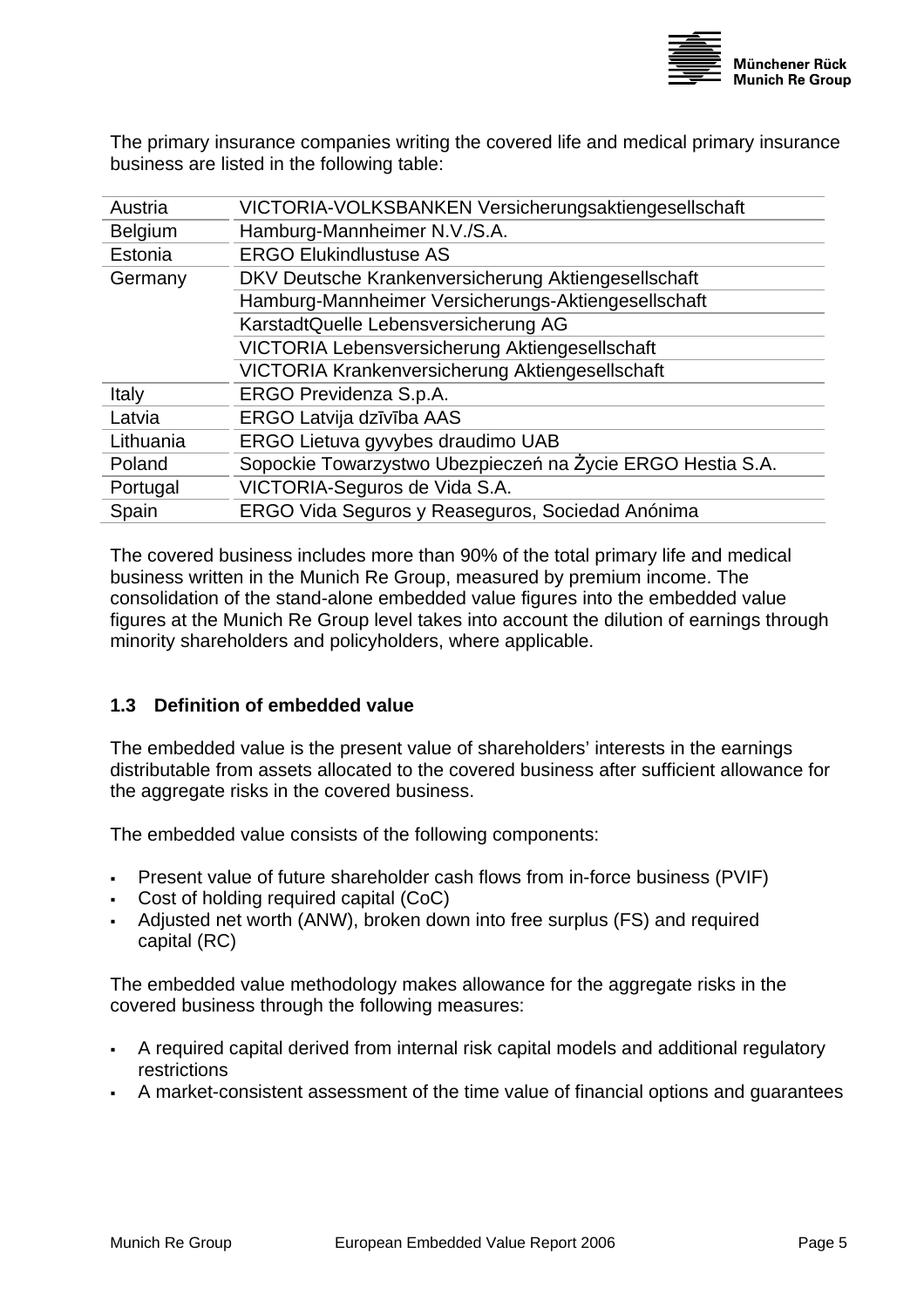

<span id="page-5-0"></span> A deduction for the cost of capital, which is comprised of the cost of double taxation and investment expenses on the required capital, a frictional cost of capital, and the cost of capital due to the profit sharing of investment income on shareholder funds for German primary life and medical business

The embedded value is calculated on a local statutory basis. The results are presented net of minority interests and policyholder participations.

A detailed description of the embedded value methodology is given in section [3.](#page-17-1)

#### **1.4 Disclaimer**

This report contains forward-looking statements that are based on current assumptions and forecasts of the management of the Munich Re Group companies mentioned in section [1.2.](#page-3-1) Known and unknown risks, uncertainties and other factors could lead to material differences between the forward-looking statements given here and the actual development, in particular the results, financial situation and performance of our company. The Munich Re Group assumes no liability to update these forward-looking statements or to conform them to future events or developments.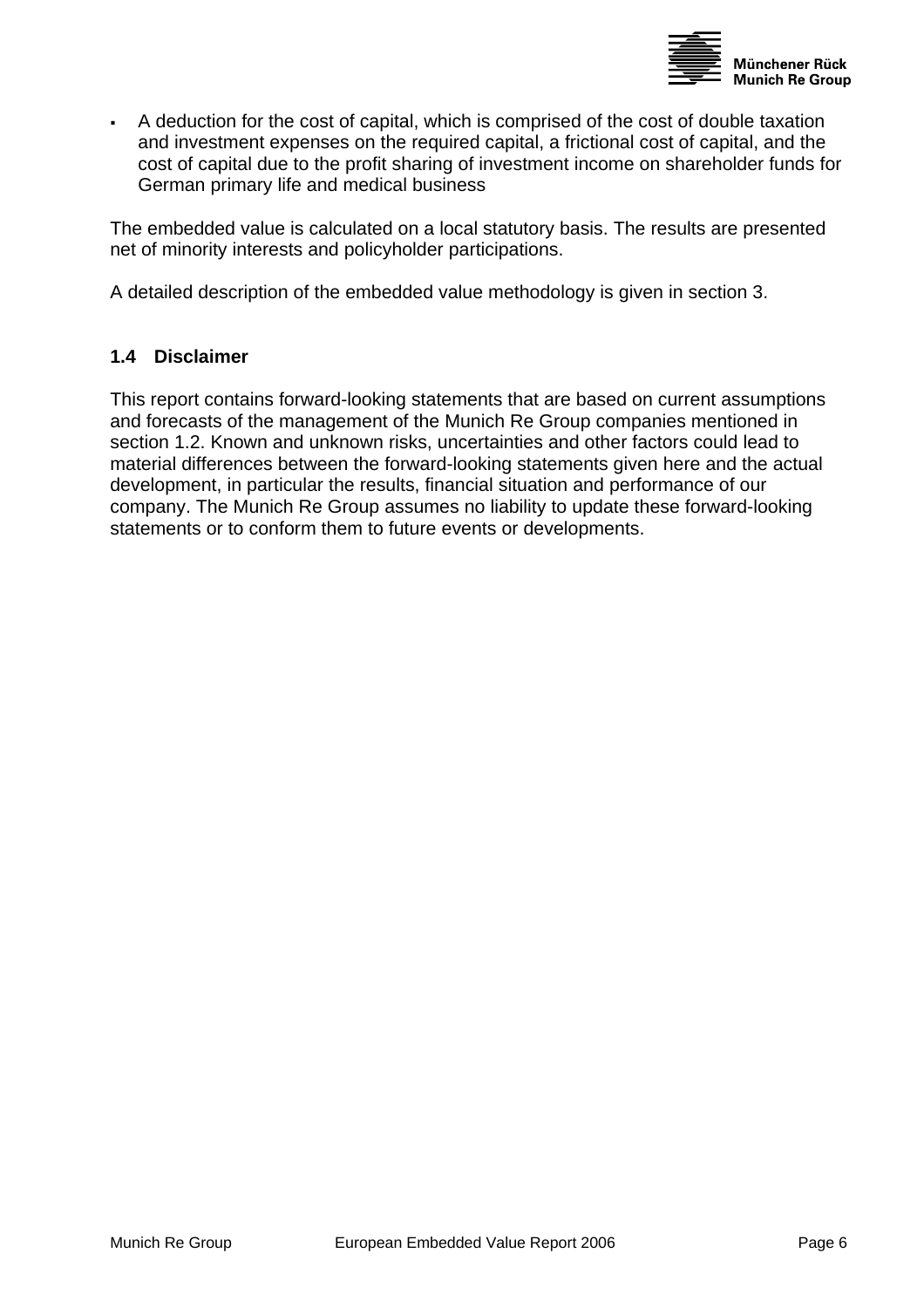

#### <span id="page-6-0"></span>**2 Embedded value results 2006**

#### **2.1 Reinsurance**

The most important European Embedded Value components for reinsurance business as at 31 December 2005 and 31 December 2006 are shown in the following table:

| All figures in €m                       | 31.12.2006 | 31.12.2005 |
|-----------------------------------------|------------|------------|
| <b>European Embedded Value</b>          | 5,962      | 5,920      |
| - PVIF                                  | 4,479      | 4,342      |
| - CoC                                   | -901       | $-960$     |
| - ANW                                   | 2,384      | 2,538      |
| CoC                                     | $-901$     | $-960$     |
| - Tax and investment expense CoC        | -281       | $-324$     |
| - Frictional CoC                        | $-620$     | $-636$     |
| <b>ANW</b>                              | 2,384      | 2,538      |
| - Required capital                      | 1,808      | 1,889      |
| - Free surplus                          | 576        | 649        |
| <b>Financial options and guarantees</b> |            |            |
| - European EV before FOG                | 5,998      | 5,968      |
| - Value of FOG                          | -36        | -48        |
| - European EV                           | 5,962      | 5,920      |

The embedded value shows a small increase of 1% over the year 2006. Detailed explanations follow later in this section.

The total required capital as at 31 December 2006 of EUR 1,808m exceeds the capital required at the group level to cover all minimum local and group solvency requirements by EUR 543m.

The change in embedded value in 2006 is shown in the following table:

| All figures in $\epsilon$ m             | EV    | <b>PVIF</b> | CoC    | ANW    |
|-----------------------------------------|-------|-------------|--------|--------|
| Opening embedded value                  | 5,920 | 4,342       | $-960$ | 2,538  |
| Embedded value earnings                 | 578   | 500         | $-17$  | -95    |
| Currency movements                      | -471  | $-363$      | 76     | $-184$ |
| Value of acquired / (divested) business |       |             |        |        |
| Capital movements                       | -65   |             |        | $-65$  |
| <b>Closing embedded value</b>           | 5,962 | 4.479       | -901   | 2,384  |
|                                         |       |             |        |        |

The change in embedded value in 2006 was driven by strong embedded value earnings (9.8% of opening embedded value) and by negative currency movements (-8.0% of opening embedded value). The currency movements are mainly due to the weakening of the US and Canadian dollars versus the euro in 2006.

The breakdown of the 2006 embedded value earnings is shown in the following table: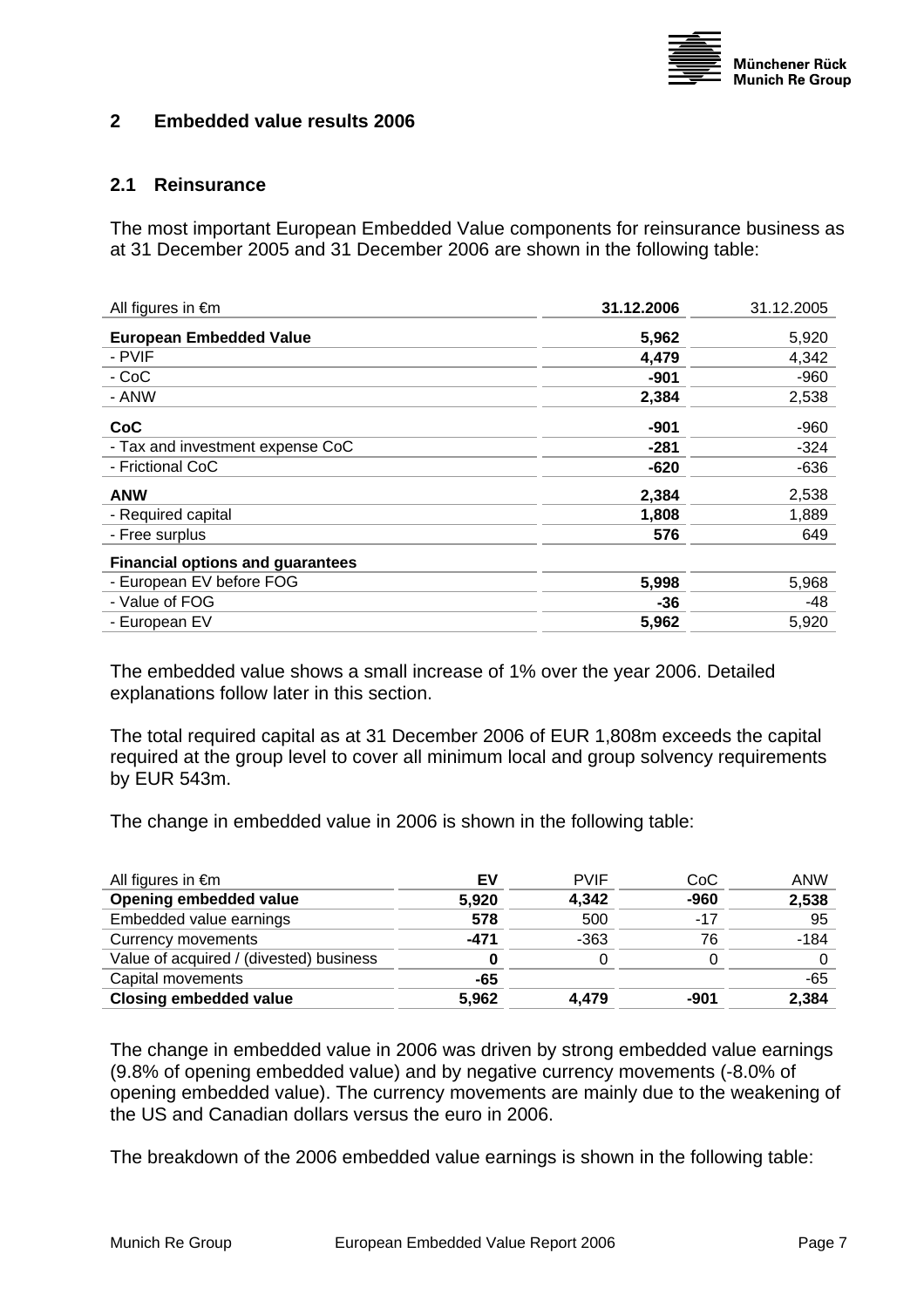

|    | EV  |        | CoC    | <b>ANW</b>  |
|----|-----|--------|--------|-------------|
| €m | 286 | 177    | 40     | 69          |
| €m | 0   | $-303$ |        | 303         |
| €m | -83 | 84     | -8     | $-159$      |
| €m | 94  | $-20$  | 61     | 53          |
| €m | 228 | 557    | $-120$ | $-209$      |
| €m | 525 | 495    | -27    | 57          |
| %  | 8.9 |        |        |             |
| €m | 46  | 28     | っ      | 16          |
| €m | 15  | -9     |        | 23          |
| €m | -8  | $-14$  |        | -1          |
| €m | 578 | 500    | -17    | 95          |
|    |     |        |        | <b>PVIF</b> |

The strong 2006 embedded value earnings are due to both in-force and new business results.

The expected return plus the value added by new business amount to EUR 514m or 8.7% of the opening embedded value, which is within the range of the embedded value target of 8–9%. The total embedded value earnings of 9.8% exceed the embedded value target.

The good results from new and in-force business are reflected in the following key profitability ratios:

| <b>New business</b>                                        |    | 2006  | 2005  |
|------------------------------------------------------------|----|-------|-------|
| Value added by new business (VANB)                         | €m | 228   | 247   |
| Present value of new business premiums (PVNBP)             | €m | 5.349 | 5,185 |
| Annual premium equivalent (APE)                            | €m | 571   | 625   |
| Opening embedded value (EV)                                | €m | 5,920 | 4,526 |
| VANB / PVNBP                                               | %  | 4.3   | 4.8   |
| VANB / APE                                                 | %  | 39.9  | 39.5  |
| VANB / EV                                                  | %  | 3.9   | 5.5   |
| <b>Total business</b>                                      |    |       |       |
| Operating embedded value earnings / Opening embedded value | %  | 8.9   | 11.3  |
| Total embedded value earnings / Opening embedded value     | %  | 9.8   | 16.6  |

Currency movements and the increase of risk free rates caused a slight decrease of value added by new business from EUR 247m to EUR 228m.

The development of required capital in 2006 is shown in the following table:

| All figures in $\epsilon$ m                      |        |
|--------------------------------------------------|--------|
| Required capital as at 31 December 2005          | 1,889  |
| Change in required capital for in-force business | $-138$ |
| Required capital for 2006 new business           | 188    |
| Currency movements                               | $-131$ |
| Required capital as at 31 December 2006          | 1,808  |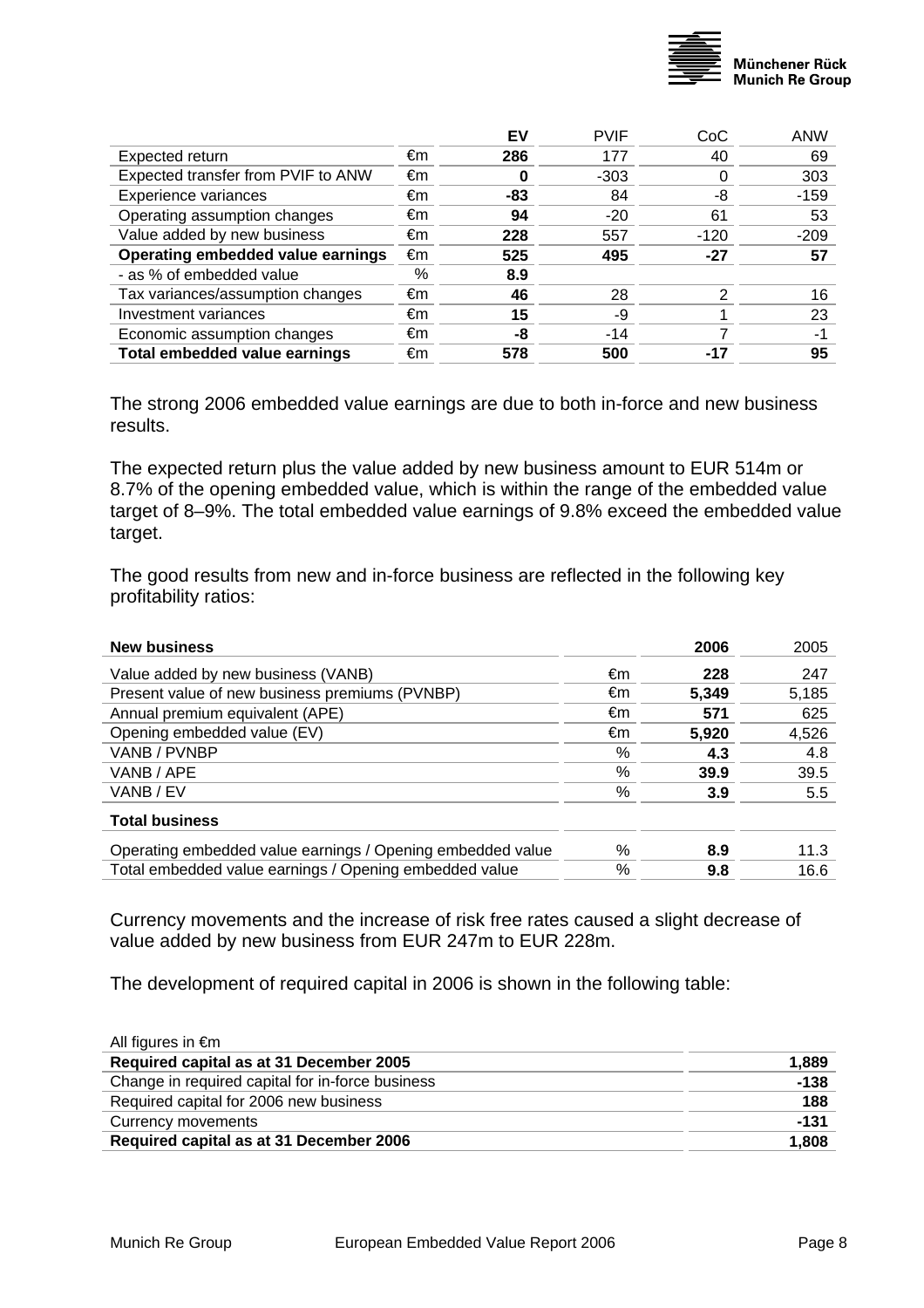

<span id="page-8-0"></span>The change in required capital in 2006 is driven by two factors. Firstly, the required capital for new business (EUR 188m) is higher than the required capital released by the run-off of existing business (EUR 138m). Secondly, changes in foreign exchange rates decrease the required capital in the reporting currency by EUR 131m.

Please note that these numbers differ from the stand-alone economic capital requirements disclosed in the Munich Re Group Analysts' conference presentation on 04 May 2007. The figures differ mainly because the stand-alone economic capital numbers are derived on a fully economic basis, whereas the required capital numbers used in this EEV disclosure make additional allowance for regulatory restrictions.

#### **2.2 Primary insurance**

The covered primary insurance business consists of the three business segments

- German primary life insurance
- International primary life insurance
- German primary medical insurance

Embedded value results 2006 for the entire covered primary insurance business are presented in section 2.2.1. Embedded value results 2006 for the three business segments are presented in sections 2.2.2, 2.2.3 and 2.2.4.

#### **2.2.1 Primary insurance in aggregate**

The most important European Embedded Value components for primary insurance business as at 31 December 2005 and 31 December 2006 are shown in the following table:

| All figures in €m                       | 31.12.2006 | 31.12.2005 |
|-----------------------------------------|------------|------------|
| <b>European Embedded Value</b>          | 4,154      | 2,865      |
| - PVIF                                  | 3,755      | 2,504      |
| - CoC                                   | $-1,253$   | $-1,253$   |
| - ANW                                   | 1,652      | 1,614      |
| CoC                                     | $-1,253$   | $-1,253$   |
| - Tax and investment expense CoC        | $-109$     | -70        |
| - CoC for policyholder participation    | $-639$     | $-596$     |
| - Frictional CoC                        | -505       | -587       |
| <b>ANW</b>                              | 1,652      | 1,614      |
| - Required capital                      | 1,677      | 1,673      |
| - Free surplus                          | -25        | -59        |
| <b>Financial options and guarantees</b> |            |            |
| - European EV before FOG                | 4,244      | 3,201      |
| - Value of FOG                          | -90        | $-336$     |
| - European EV                           | 4,154      | 2,865      |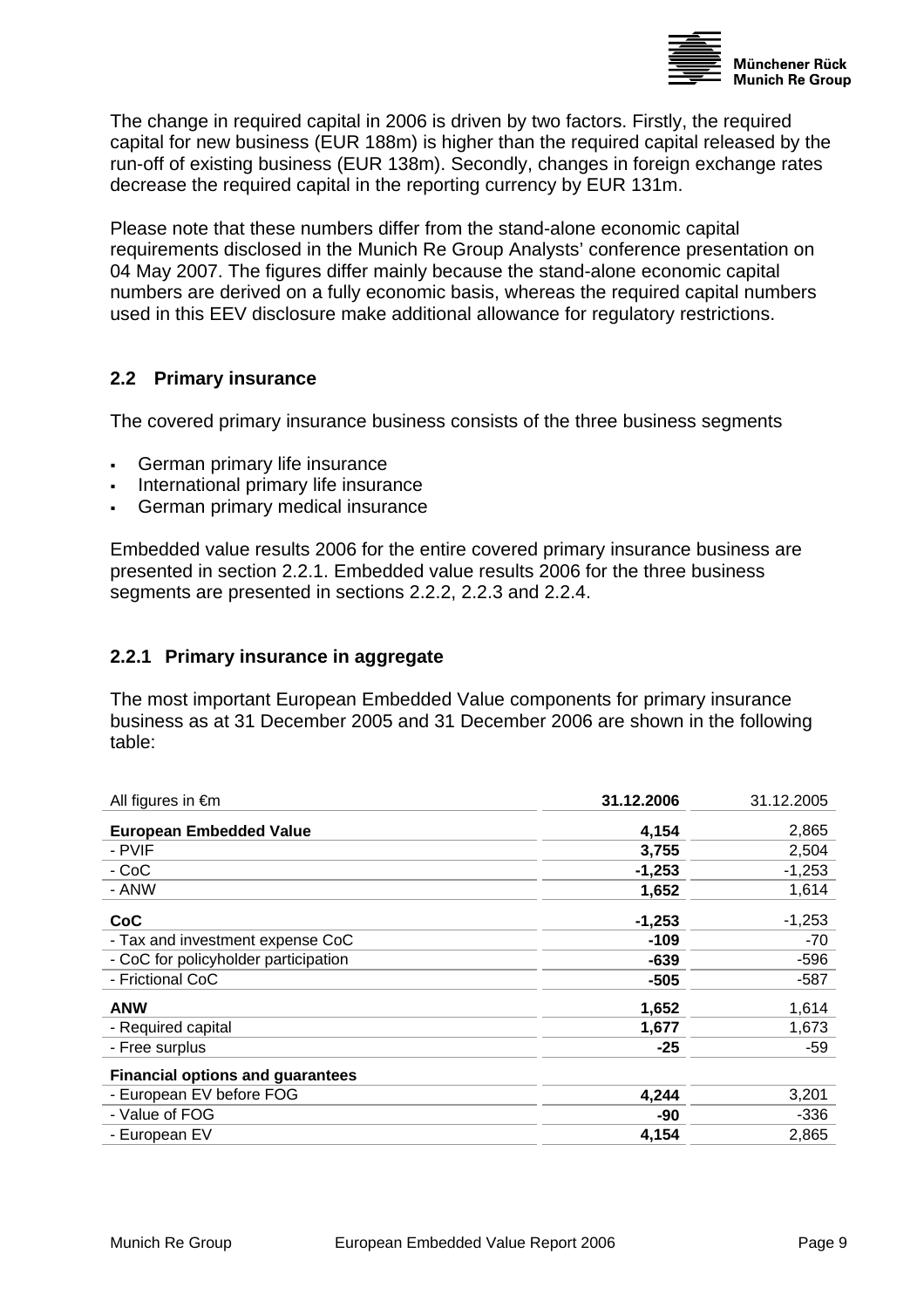

The significant increase in EEV in 2006 is mainly due to the German life businesses and results from a combination of higher interest rates, an increase in the shareholders' share of gross surplus and the ongoing improvements in asset liability management.

The CoC has not changed over the year, mainly as the significant increase in the PVIF was counterbalanced by the reduction in the frictional cost rate from 100bp to 50bp for the German primary life business. This change is discussed in section 3.6.

For German primary life and primary medical insurance companies required capital and thus ANW are set to statutory net worth. [In](http://dict.leo.org/ende?lp=ende&p=/gQPU.&search=in) [accordance](http://dict.leo.org/ende?lp=ende&p=/gQPU.&search=accordance) [with](http://dict.leo.org/ende?lp=ende&p=/gQPU.&search=with) the European Embedded Value look-through principle, differences between the IFRS and statutory pension liabilities are included in the EEV as an adjustment to the net assets resulting in a negative Free Surplus.

The total required capital as at 31 December 2006 of EUR 1,677m exceeds the capital required to cover all minimum solvency requirements by EUR 1,269m.

For German primary life insurance companies the increased interest rates in combination with risk mitigation by management action reduced the time value of options and guarantees considerably. Especially the extensive swaption program we put in place in 2005 and further supplemented in 2006 provides protection against decreasing interest rates. The exposure to financial options and guarantees of the German primary medical insurance business is limited due to the ability to increase premiums in the event of adverse developments.

The change in embedded value in 2006 is shown in the following table:

| EV     | <b>PVIF</b> | CoC      | ANW    |
|--------|-------------|----------|--------|
| 2,865  | 2,504       | $-1,253$ | 1,614  |
| 1,447  | 1,252       | ۰        | 196    |
|        |             |          |        |
|        | -1          |          |        |
| $-158$ |             |          | $-158$ |
| 4,154  | 3,755       | $-1,253$ | 1,652  |
|        |             |          |        |

The breakdown of the embedded value earnings in 2006 is shown in the following table:

|                                      |    | EV    | <b>PVIF</b> | CoC    | <b>ANW</b> |
|--------------------------------------|----|-------|-------------|--------|------------|
| Expected return                      | €m | 102   | 62          | 33     |            |
| Expected transfer from PVIF to ANW   | €m | 0     | $-207$      |        | 207        |
| Experience variances                 | €m | 202   | 53          | 165    | $-16$      |
| Operating assumption changes         | €m | 313   | 427         | $-118$ | 4          |
| Value added by new business          | €m | 125   | 226         | -50    | -51        |
| Operating embedded value earnings    | €m | 742   | 561         | 30     | 151        |
| - as % of embedded value             | %  | 25.9  |             |        |            |
| Tax variances/assumption changes     | €m |       | 5           |        |            |
| Investment variances                 | €m | 320   | 283         | -6     | 43         |
| Economic assumption changes          | €m | 378   | 403         | $-25$  |            |
| <b>Total embedded value earnings</b> | €m | 1,447 | 1,252       | -1     | 196        |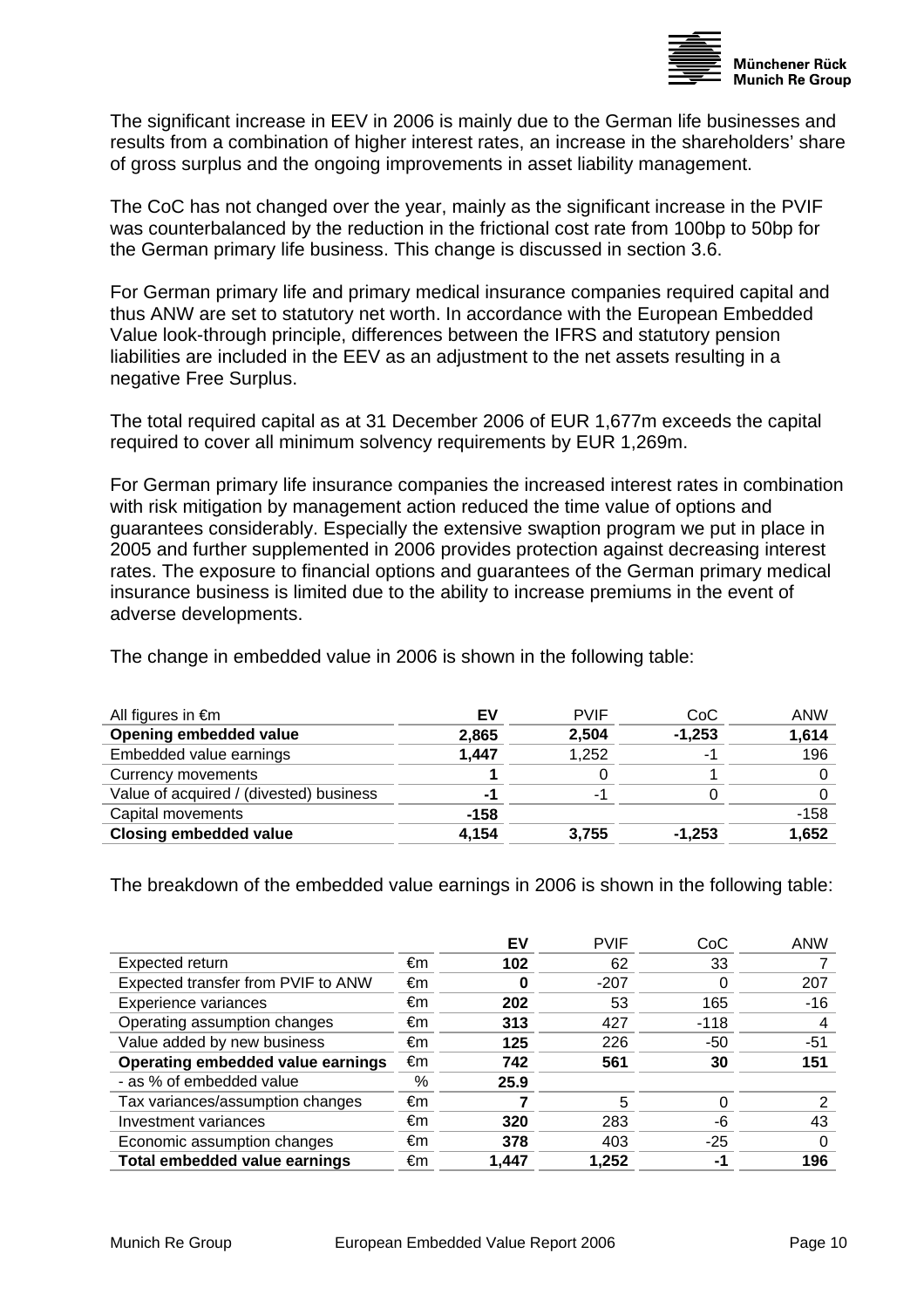

<span id="page-10-0"></span>The 25.9% operating embedded value return in 2006 is considerably higher than the target return of the primary insurance business of 8–9% of the opening embedded value. Besides the increased value of new business this is due to lower frictional costs and a projected increase in the shareholders' share of gross surplus. The total embedded value earnings are positively influenced by higher than expected investment returns during the year and the higher interest rates at the year end.

The following table shows key profitability ratios:

| <b>New business</b>                                        |      | 2006  | 2005        |
|------------------------------------------------------------|------|-------|-------------|
| Value added by new business (VANB)                         | €m   | 125   | 72          |
| Present value of new business premiums (PVNBP)             | €m   | 6,988 | $6,520^{1}$ |
| Annual premium equivalent (APE)                            | €m   | 734   | $696^1$     |
| Opening embedded value (EV)                                | €m   | 2,865 | 2,980       |
| VANB / PVNBP                                               | %    | 1.8   | 1.1         |
| VANB / APE                                                 | $\%$ | 17.0  | 10.3        |
| VANB / EV                                                  | $\%$ | 4.4   | 2.4         |
| <b>Total business</b>                                      |      |       |             |
| Operating embedded value earnings / Opening embedded value | ℅    | 25.9  | 14.7        |
| Total embedded value earnings / Opening embedded value     | %    | 50.5  | 0.4         |

The value added by new business increased significantly from 2005 to 2006. This increase is mainly due to the improved profitability of German primary life insurance business as a result of the higher shareholders' share of gross surplus and also due to the higher interest rates.

#### **2.2.2 German primary life insurance business**

The most important European Embedded Value components for German primary life insurance business as at 31 December 2005 and 31 December 2006 are shown in the following table:

<span id="page-10-1"></span>The methodology to derive new business volumes was changed in 2006 to be aligned with published annual reports. For comparative purposes, the 2005 new business volumes are restated here while at 9 May 2006, a PVNBP of EUR 5,721m and an APE of EUR 649m were published.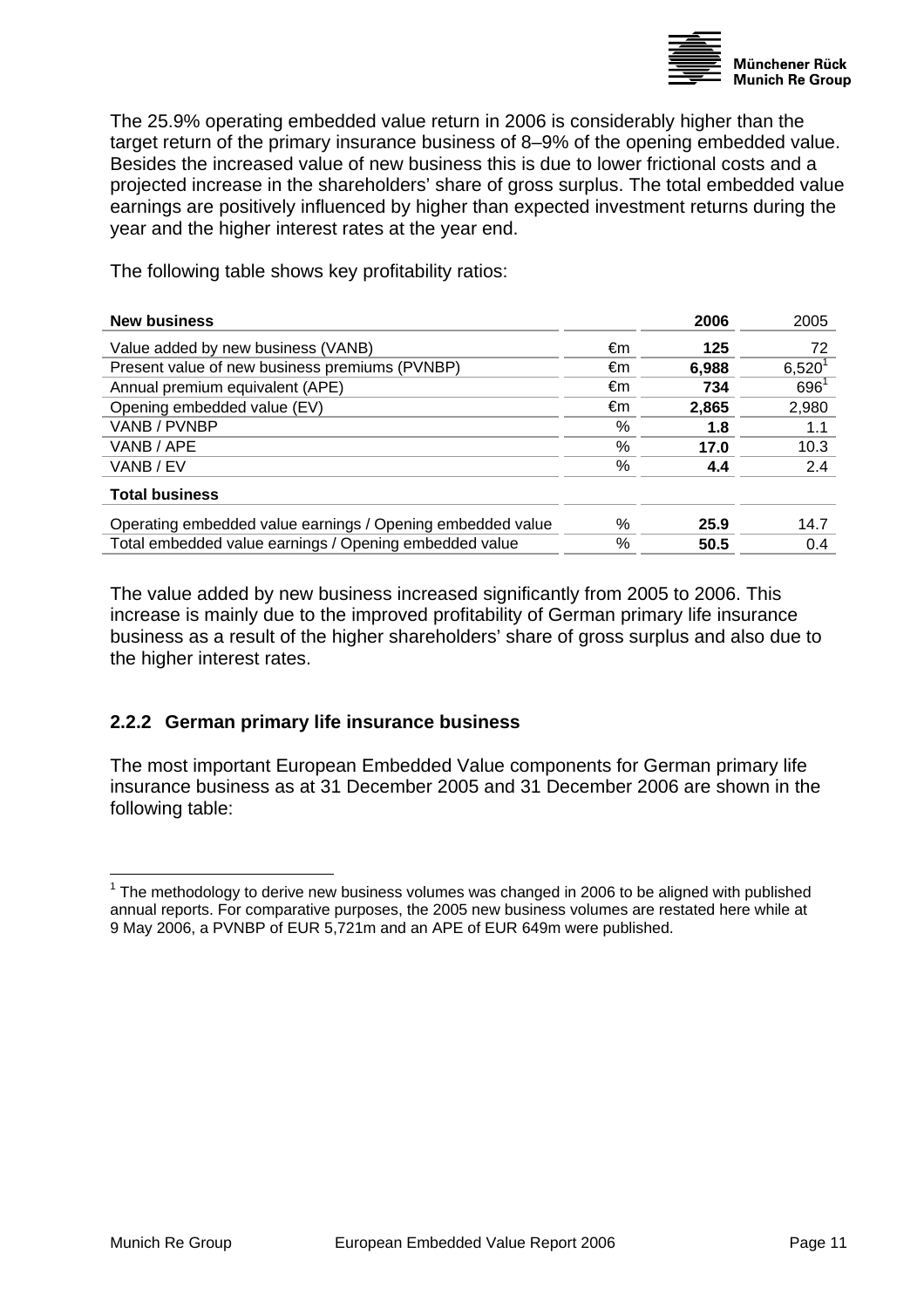

| <b>European Embedded Value</b><br>2,211<br>1,174<br>- PVIF<br>730<br>1,808<br>- CoC<br>$-534$<br>-583<br>- ANW<br>986<br>978<br>CoC<br>-583<br>-534<br>- Tax and investment expense CoC<br>-46<br>-25<br>- CoC for policyholder participation<br>$-328$<br>-391<br>- Frictional CoC<br>-146<br>-181<br><b>ANW</b><br>986<br>978<br>- Required capital<br>1,055<br>1,047<br>- Free surplus<br>-69<br>-69<br><b>Financial options and guarantees</b><br>- European EV before FOG<br>2,278<br>1,590<br>- Value of FOG<br>$-416$<br>-67<br>- European EV<br>2,211<br>1,174 | All figures in $\epsilon$ m | 31.12.2006 | 31.12.2005 |
|------------------------------------------------------------------------------------------------------------------------------------------------------------------------------------------------------------------------------------------------------------------------------------------------------------------------------------------------------------------------------------------------------------------------------------------------------------------------------------------------------------------------------------------------------------------------|-----------------------------|------------|------------|
|                                                                                                                                                                                                                                                                                                                                                                                                                                                                                                                                                                        |                             |            |            |
|                                                                                                                                                                                                                                                                                                                                                                                                                                                                                                                                                                        |                             |            |            |
|                                                                                                                                                                                                                                                                                                                                                                                                                                                                                                                                                                        |                             |            |            |
|                                                                                                                                                                                                                                                                                                                                                                                                                                                                                                                                                                        |                             |            |            |
|                                                                                                                                                                                                                                                                                                                                                                                                                                                                                                                                                                        |                             |            |            |
|                                                                                                                                                                                                                                                                                                                                                                                                                                                                                                                                                                        |                             |            |            |
|                                                                                                                                                                                                                                                                                                                                                                                                                                                                                                                                                                        |                             |            |            |
|                                                                                                                                                                                                                                                                                                                                                                                                                                                                                                                                                                        |                             |            |            |
|                                                                                                                                                                                                                                                                                                                                                                                                                                                                                                                                                                        |                             |            |            |
|                                                                                                                                                                                                                                                                                                                                                                                                                                                                                                                                                                        |                             |            |            |
|                                                                                                                                                                                                                                                                                                                                                                                                                                                                                                                                                                        |                             |            |            |
|                                                                                                                                                                                                                                                                                                                                                                                                                                                                                                                                                                        |                             |            |            |
|                                                                                                                                                                                                                                                                                                                                                                                                                                                                                                                                                                        |                             |            |            |
|                                                                                                                                                                                                                                                                                                                                                                                                                                                                                                                                                                        |                             |            |            |
|                                                                                                                                                                                                                                                                                                                                                                                                                                                                                                                                                                        |                             |            |            |

The EEV of the German primary life insurance business has almost doubled during 2006. The low interest rates at the end of 2005 depressed the EEV due to the interest rate guarantees. The increase in interest rates during 2006 substantially increased the EEV. Furthermore, the ALM strategy now places increased importance on protecting the shareholders against falling interest rates.

The proportional increase in the CoC is much lower than the increase in PVIF as result of the reduction in the frictional cost rate from 100bp to 50bp (see section 3.6).

The change in embedded value in 2006 is shown in the following table:

| All figures in $\epsilon$ m             | EV    | <b>PVIF</b> | CoC    | ANW   |
|-----------------------------------------|-------|-------------|--------|-------|
| Opening embedded value                  | 1,174 | 730         | $-534$ | 978   |
| Embedded value earnings                 | 1,122 | 1,078       | $-49$  | 93    |
| Currency movements                      |       |             |        |       |
| Value of acquired / (divested) business |       |             |        |       |
| Capital movements                       | $-85$ |             |        | $-85$ |
| <b>Closing embedded value</b>           | 2,211 | 1,808       | -583   | 986   |
|                                         |       |             |        |       |

The breakdown of the embedded value earnings in 2006 is shown in the following table: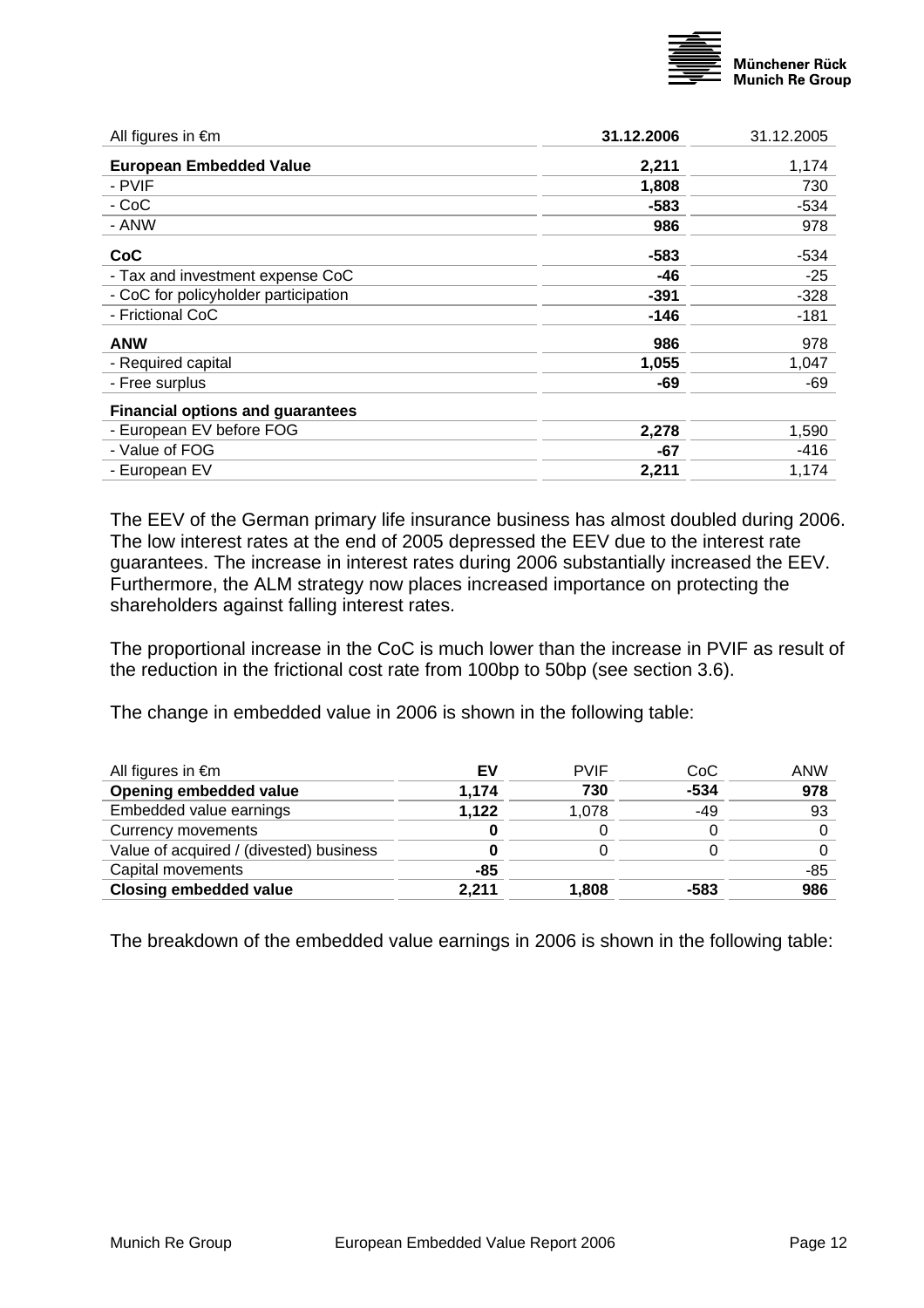

<span id="page-12-0"></span>

|                                    |    | EV    | <b>PVIF</b> | CoC    | <b>ANW</b> |
|------------------------------------|----|-------|-------------|--------|------------|
| Expected return                    | €m | 55    | 32          | 21     |            |
| Expected transfer from PVIF to ANW | €m | 0     | $-133$      |        | 133        |
| Experience variances               | €m | 136   | 23          | 125    | $-12$      |
| Operating assumption changes       | €m | 369   | 507         | $-141$ | 3          |
| Value added by new business        | €m | 82    | 133         | $-23$  | $-28$      |
| Operating embedded value earnings  | €m | 642   | 562         | $-18$  | 98         |
| - as % of embedded value           | %  | 54.7  |             |        |            |
| Tax variances/assumption changes   | €m | 9     | 5           |        |            |
| Investment variances               | €m | 227   | 242         | -6     | -9         |
| Economic assumption changes        | €m | 244   | 269         | $-25$  |            |
| Total embedded value earnings      | €m | 1,122 | 1,078       | -49    | 93         |

The ERGO Group's requirements for the profitability of the primary life insurance business have been increased. The projected shareholders' share is now dependent on the development of each scenario instead of a fixed shareholders' share of gross surplus of 10%. The resulting average [shareholders](http://dict.leo.org/ende?lp=ende&p=/gQPU.&search=shareholders)' share is almost 14% and is consistent with the ERGO Group's focus on increasing shareholder returns.

The better capital market environment in 2006 has led to positive investment variances and economic assumption changes.

Changes in new business mix and volume (+14%) together with an increased [shareholders](http://dict.leo.org/ende?lp=ende&p=/gQPU.&search=shareholders)' share lead to a significant rise in new business value. The development of key profitability ratios in the following table shows the commitment to achieve higher profitability for German primary life business:

| <b>New business</b>                                        |    | 2006  | 2005  |
|------------------------------------------------------------|----|-------|-------|
| Value added by new business (VANB)                         | €m | 82    | 37    |
| Present value of new business premiums (PVNBP)             | €m | 4.070 | 3.577 |
| Annual premium equivalent (APE)                            | €m | 498   | 462   |
| Opening embedded value (EV)                                | €m | 1.174 | 1,206 |
| VANB / PVNBP                                               | %  | 2.0   | 1.0   |
| VANB / APE                                                 | %  | 16.5  | 8.0   |
| VANB / EV                                                  | %  | 7.0   | 3.1   |
| <b>Total business</b>                                      |    |       |       |
| Operating embedded value earnings / Opening embedded value | ℅  | 54.7  | 24.8  |
| Total embedded value earnings / Opening embedded value     | %  | 95.6  | 3.1   |

#### **2.2.3 International primary life insurance business**

The most important European Embedded Value components for international primary life insurance business as at 31 December 2005 and 31 December 2006 are shown in the following table: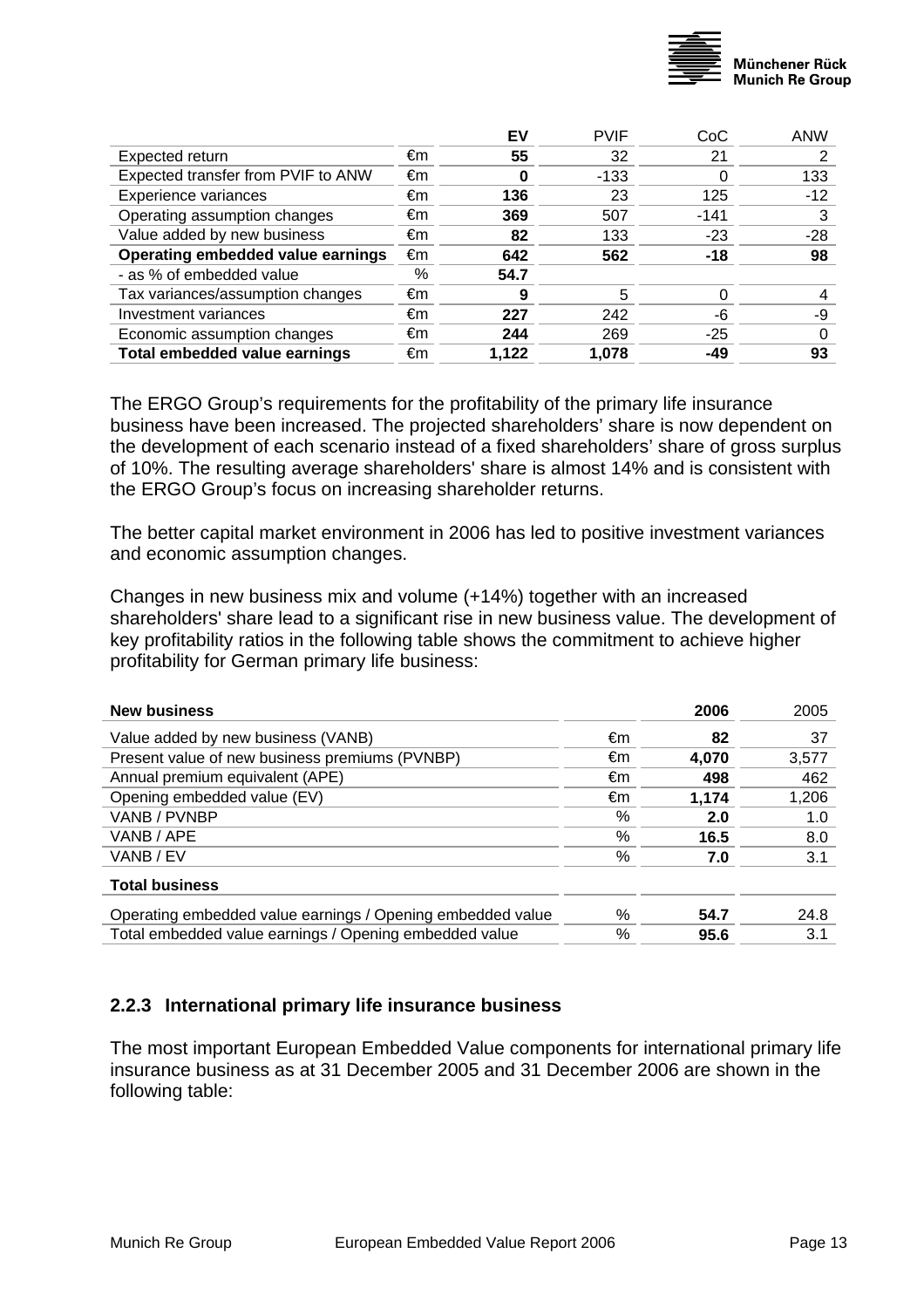

| All figures in $\epsilon$ m             | 31.12.2006 | 31.12.2005 |
|-----------------------------------------|------------|------------|
| <b>European Embedded Value</b>          | 599        | 560        |
| - PVIF                                  | 451        | 428        |
| - CoC                                   | $-72$      | -60        |
| - ANW                                   | 220        | 192        |
| <b>CoC</b>                              | $-72$      | -60        |
| - Tax and investment expense CoC        | -26        | -18        |
| - CoC for policyholder participation    | 0          | 0          |
| - Frictional CoC                        | -46        | -42        |
| <b>ANW</b>                              | 220        | 192        |
| - Required capital                      | 152        | 157        |
| - Free surplus                          | 68         | 35         |
| <b>Financial options and guarantees</b> |            |            |
| - European EV before FOG                | 620        | 562        |
| - Value of FOG                          | -21        | $-2$       |
| - European EV                           | 599        | 560        |
|                                         |            |            |

The embedded value shows a moderate increase of 7% over the year 2006. The embedded value 2006 includes a negative impact of EUR -21m from the initial explicit valuation of financial options and guarantees via stochastic projection models for several entities in addition to Italy where they were already explicitly valued in 2005. Nearly all entities have calculated their embedded value 2006 on a stochastic basis.

The change in embedded value in 2006 is shown in the following table:

| All figures in $\epsilon$ m             | EV  | <b>PVIF</b> | CoC   | ANW |
|-----------------------------------------|-----|-------------|-------|-----|
| Opening embedded value                  | 560 | 428         | -60   | 192 |
| Embedded value earnings                 | 35  | 24          | $-13$ | 24  |
| Currency movements                      |     |             |       |     |
| Value of acquired / (divested) business | - 1 |             |       |     |
| Capital movements                       |     |             |       |     |
| <b>Closing embedded value</b>           | 599 | 451         | -72   | 220 |
|                                         |     |             |       |     |

The change of embedded value over the year 2006 relates almost exclusively to embedded value earnings. Currency movements, capital actions and acquisitions and divestments play only a marginal role.

The breakdown of the embedded value earnings in 2006 is shown in the following table: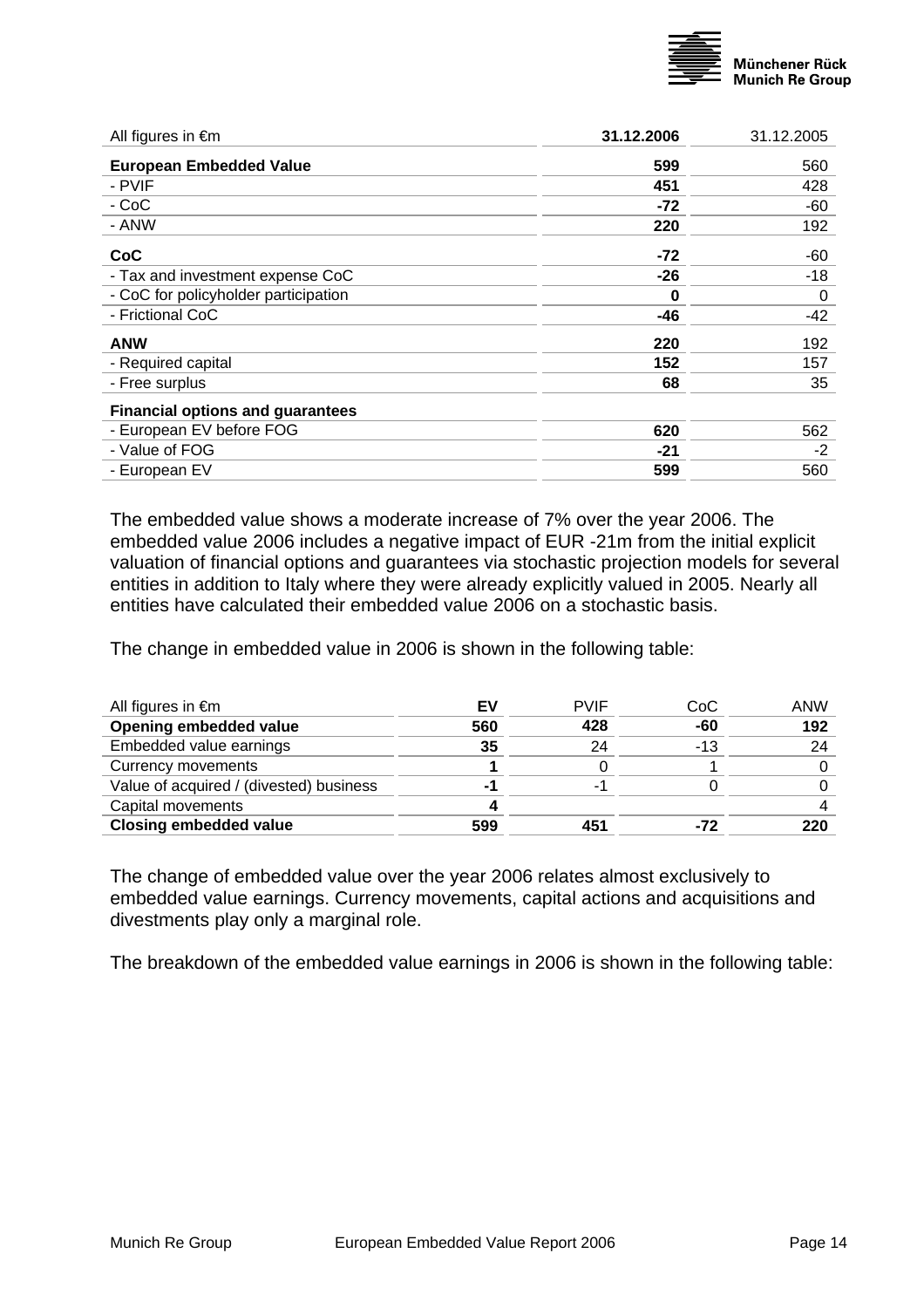

<span id="page-14-0"></span>

| E٧     | <b>PVIF</b> | CoC | ANW   |
|--------|-------------|-----|-------|
| 19     | 15          |     |       |
|        | $-38$       |     | 38    |
| -6     | $-10$       | -3  |       |
| -40    | $-44$       |     |       |
| 21     | 53          | -8  | $-24$ |
| -6     | $-24$       | -6  | 24    |
| $-1.1$ |             |     |       |
| -2     |             |     | -2    |
|        | 6           | -1  |       |
| 36     | 42          | -6  |       |
| 35     | 24          | -13 |       |
|        |             |     |       |

The negative operating assumptions changes are mainly due to a change in the expense allocation of the Italian entity.

In the following table key profitability ratios are shown:

| <b>New business</b>                                        |    | 2006   | 2005 |
|------------------------------------------------------------|----|--------|------|
| Value added by new business (VANB)                         | €m | 21     |      |
| Present value of new business premiums (PVNBP)             | €m | 383    | 306  |
| Annual premium equivalent (APE)                            | €m | 44     | 39   |
| Opening embedded value (EV)                                | €m | 560    | 492  |
| VANB / PVNBP                                               | %  | 5.5    | 2.3  |
| VANB / APE                                                 | %  | 47.7   | 17.9 |
| VANB / EV                                                  | %  | 3.8    | 1.4  |
| <b>Total business</b>                                      |    |        |      |
| Operating embedded value earnings / Opening embedded value | ℅  | $-1.1$ | 11.4 |
| Total embedded value earnings / Opening embedded value     | ℅  | 6.3    | 12.0 |
|                                                            |    |        |      |

The value added by new business shows a strong increase from EUR 7m to EUR 21m. The increase of new business volume as well as new business profitability stems mostly from the Belgian operation while new business in Italy is still below expectations.

#### **2.2.4 German primary medical insurance business**

The most important European Embedded Value components for German primary medical insurance business as at 31 December 2005 and 31 December 2006 are shown in the following table: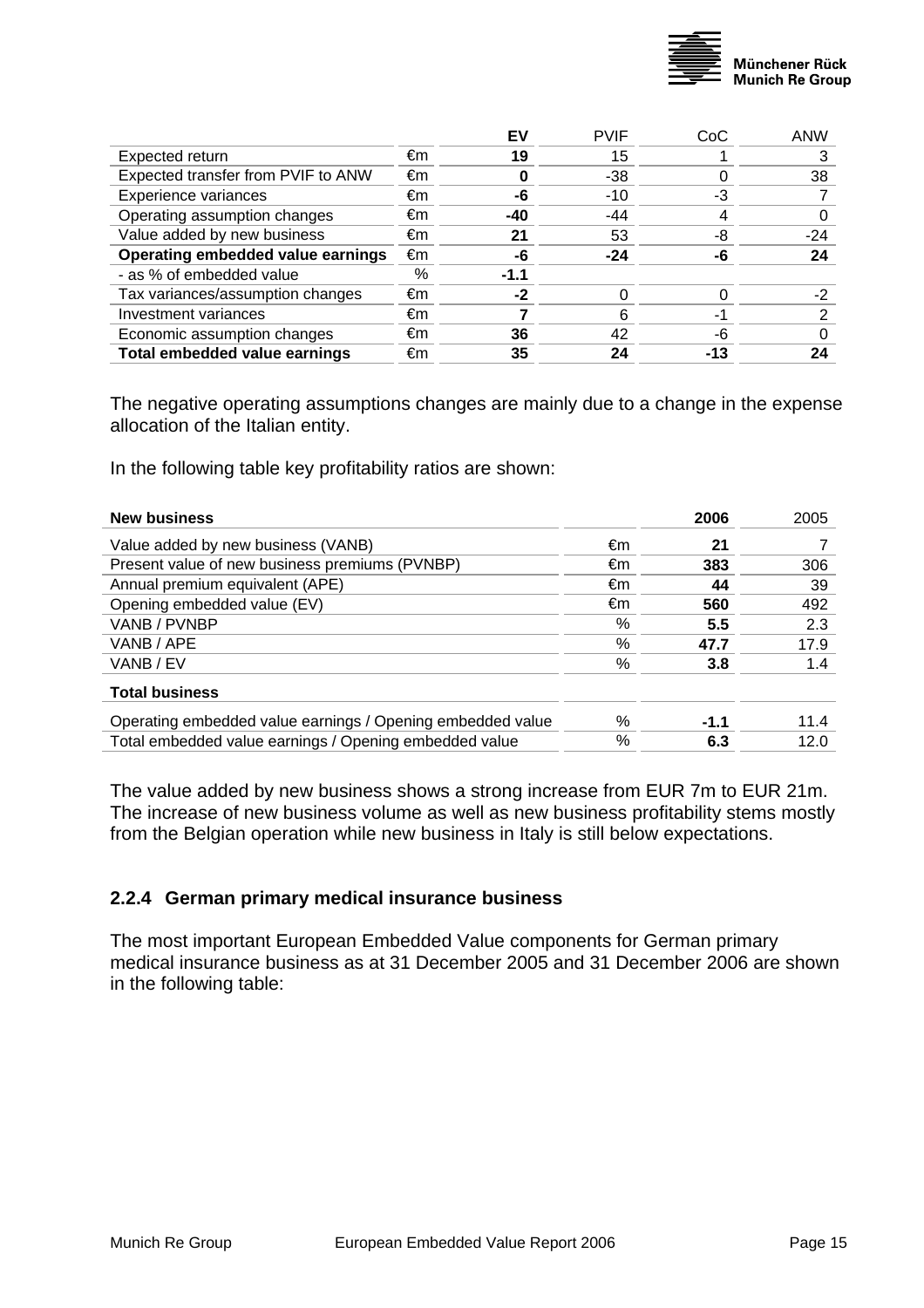

| All figures in $\epsilon$ m             | 31.12.2006 | 31.12.2005 |
|-----------------------------------------|------------|------------|
| <b>European Embedded Value</b>          | 1,344      | 1,131      |
| - PVIF                                  | 1,496      | 1,346      |
| - CoC                                   | $-598$     | $-659$     |
| - ANW                                   | 446        | 444        |
| <b>CoC</b>                              | -598       | -659       |
| - Tax and investment expense CoC        | $-37$      | $-27$      |
| - CoC for policyholder participation    | $-248$     | $-268$     |
| - Frictional CoC                        | $-313$     | -364       |
| <b>ANW</b>                              | 446        | 444        |
| - Required capital                      | 470        | 469        |
| - Free surplus                          | $-24$      | $-25$      |
| <b>Financial options and guarantees</b> |            |            |
| - European EV before FOG                | 1,346      | 1,049      |
| - Value of FOG                          | $-2$       | 82         |
| - European EV                           | 1,344      | 1,131      |
|                                         |            |            |

The embedded value shows a growth of more than 18% over 2006 with earnings of 25.6% relative to the opening embedded value. The change in embedded value in 2006 is shown in the following table:

| All figures in $\epsilon$ m             | EV    | <b>PVIF</b> | CoC    | ANW |
|-----------------------------------------|-------|-------------|--------|-----|
| Opening embedded value                  | 1,131 | 1,346       | $-659$ | 444 |
| Embedded value earnings                 | 290   | 150         | 61     | 79  |
| Currency movements                      |       |             |        |     |
| Value of acquired / (divested) business |       |             |        |     |
| Capital movements                       | -77   |             |        | -77 |
| <b>Closing embedded value</b>           | 1.344 | 1.496       | -598   | 446 |
|                                         |       |             |        |     |

The breakdown of the embedded value earnings in 2006 is shown in the following table:

|                                      |    | EV    | <b>PVIF</b> | CoC   | ANW |
|--------------------------------------|----|-------|-------------|-------|-----|
| Expected return                      | €m | 28    | 15          | 11    |     |
| Expected transfer from PVIF to ANW   | €m | U     | -36         |       | 36  |
| Experience variances                 | €m | 72    | 40          | 43    | -11 |
| Operating assumption changes         | €m | $-16$ | $-36$       | 19    |     |
| Value added by new business          | €m | 22    | 40          | $-19$ |     |
| Operating embedded value earnings    | €m | 106   | 23          | 54    |     |
| - as % of embedded value             | %  | 9.4   |             |       |     |
| Tax variances/assumption changes     | €m | 0     |             |       |     |
| Investment variances                 | €m | 86    | 35          |       | 50  |
| Economic assumption changes          | €m | 98    | 92          |       |     |
| <b>Total embedded value earnings</b> | €m | 290   | 150         | 61    | 79  |

The operating earnings, investment variances and economic assumption changes have contributed roughly equal amounts to the total embedded value earnings. The experience variances are dominated by the positive impact of an improved model for management action and the negative impact of an improved model of the policyholder behaviour to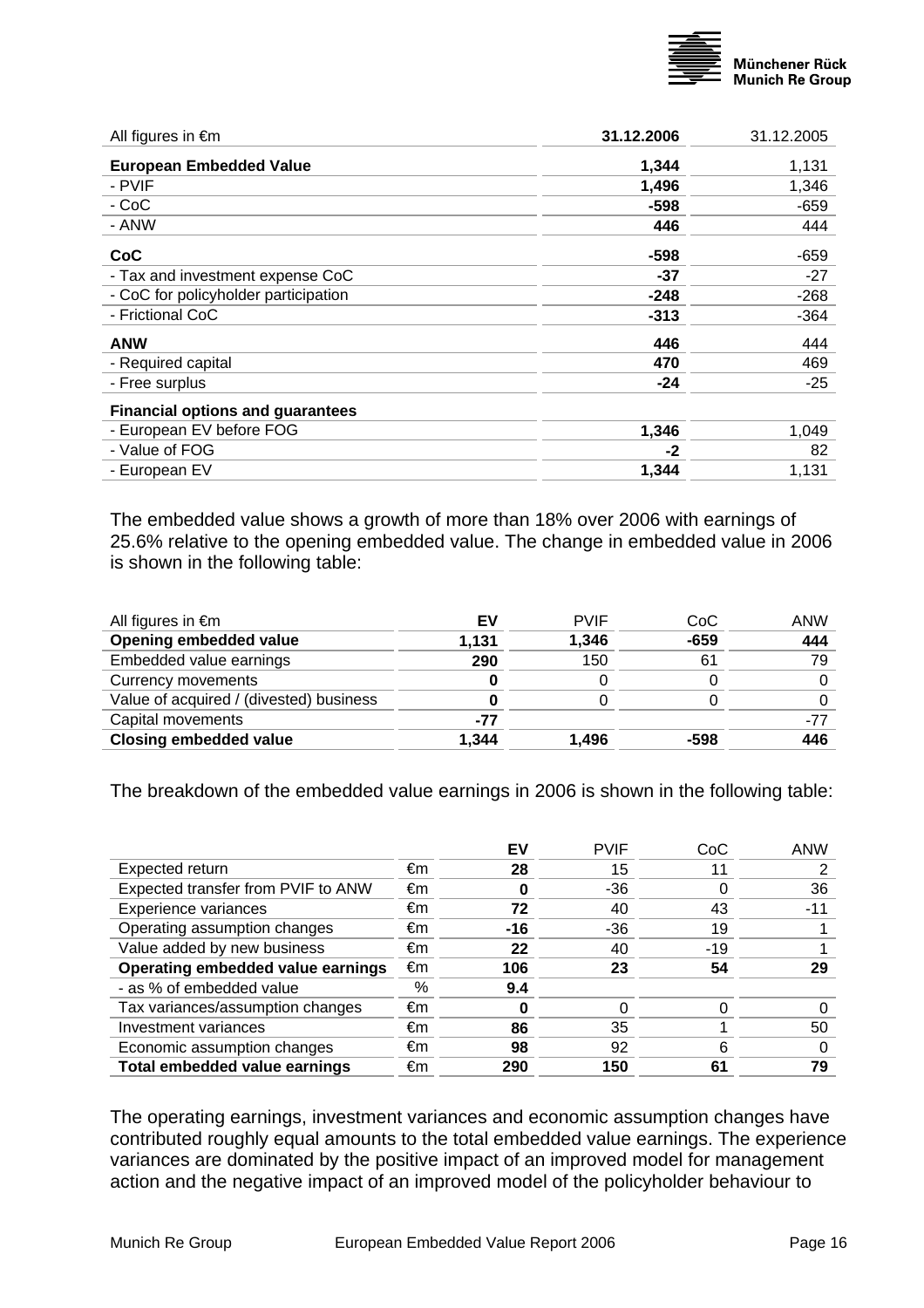

move to a less comprehensive product following an upward adjustment to the premium rates. To allow for more realistic shareholder dividends, the shareholders' participation in gross surplus is now assumed to vary dependent on the economic conditions.

The main operating assumption changes relate to higher expense assumptions. Higher interest rates are reflected in both the investment variances and the economic assumption changes. Furthermore, the investment variances are also positively influenced by high equity returns.

The following table shows the development of key profitability ratios:

| <b>New business</b>                                        |      | 2006  | 2005   |
|------------------------------------------------------------|------|-------|--------|
| Value added by new business (VANB)                         | €m   | 22    | 28     |
| Present value of new business premiums (PVNBP)             | €m   | 2.535 | 2,637  |
| Annual premium equivalent (APE)                            | €m   | 192   | 195    |
| Opening embedded value (EV)                                | €m   | 1.131 | 1,282  |
| VANB / PVNBP                                               | %    | 0.9   | 1.1    |
| VANB / APE                                                 | %    | 11.5  | 14.4   |
| VANB / EV                                                  | %    | 1.9   | 2.2    |
| <b>Total business</b>                                      |      |       |        |
| Operating embedded value earnings / Opening embedded value | $\%$ | 9.4   | 6.4    |
| Total embedded value earnings / Opening embedded value     | %    | 25.6  | $-6.6$ |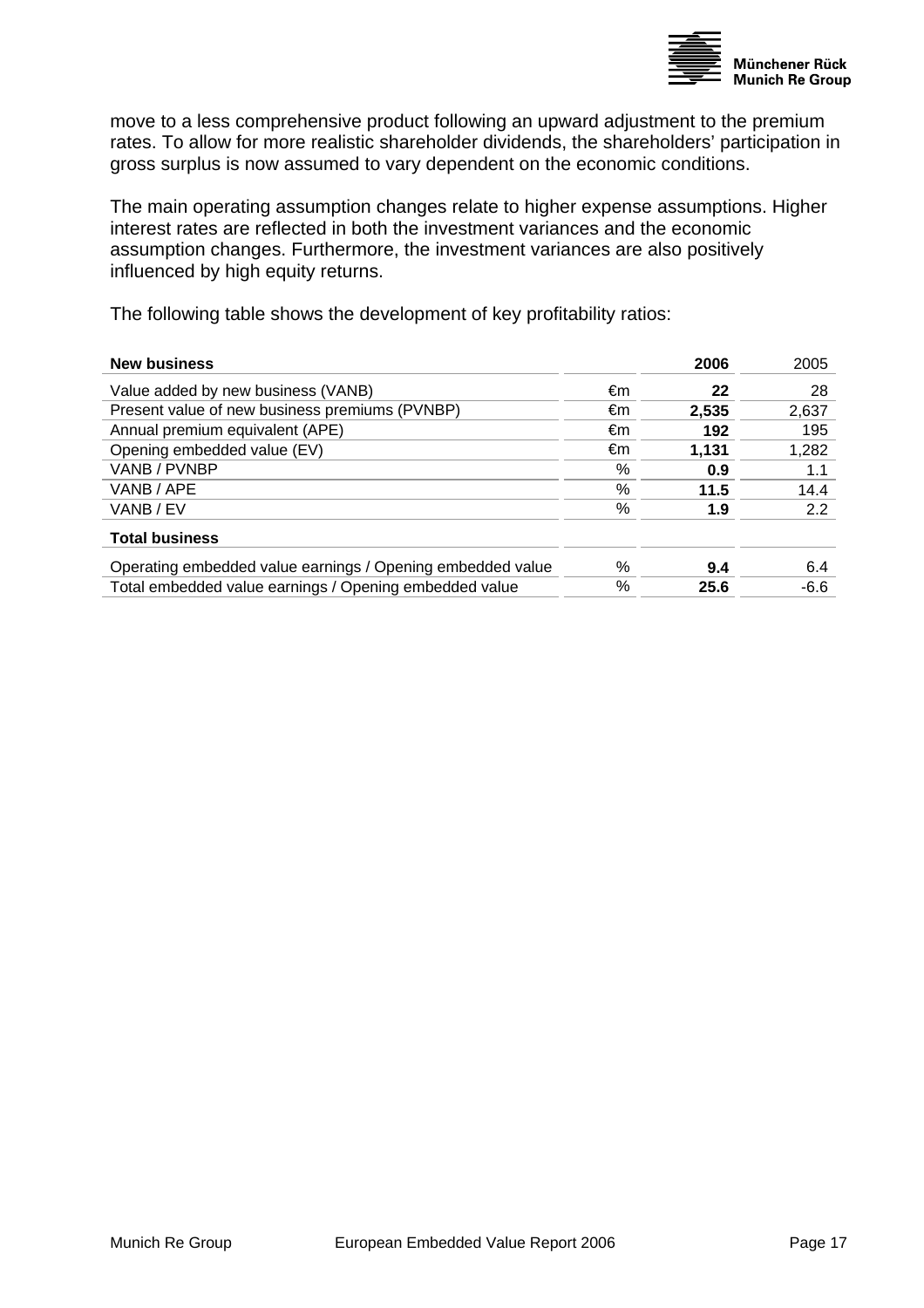

#### <span id="page-17-1"></span><span id="page-17-0"></span>**3 Embedded value methodology**

#### **3.1 General remarks**

The embedded value methodology adopted is in accordance with the European Embedded Value Principles as published by the CFO Forum in May 2004. We applied the market-consistent methodology as described in sections [3.5](#page-18-1) and [3.12,](#page-23-1) which leads in particular to a market-consistent assessment of the time value of financial options and guarantees.

#### **3.2 In-force and new business**

Reinsurance new business is comprised of:

- New individual cessions on either new or existing treaties
- New group schemes on either new or existing treaties
- Net increments to existing group schemes
- New and renewed annually renewable treaties

For primary insurance, the new business is defined as the business arising from the sale of new contracts during the reporting period. The value of new business includes the value of expected renewals on those new contracts and expected future contractual alterations to those new contracts. For German primary life business, the new business includes the current year's increments on existing policies.

The in-force business definition is consistent with the definition of new business.

#### **3.3 Look-through principle**

The assets related to the covered business are mainly managed by Munich Re Group asset management units. The costs as well as profits from managing these assets are included in the embedded value on a look-through basis.

Costs of other service companies, such as administration and IT, are included in the embedded value on a look-through basis.

Costs of holding companies related to the covered business have been allowed for in the embedded value calculations.

#### **3.4 Adjusted net worth**

The adjusted net worth (ANW) is defined as follows:

- For pure life reinsurance entities: the local regulatory net worth adjusted to reflect the market value of assets
- For composite reinsurance entities: the allocated required capital
- For primary insurance entities: the local regulatory net worth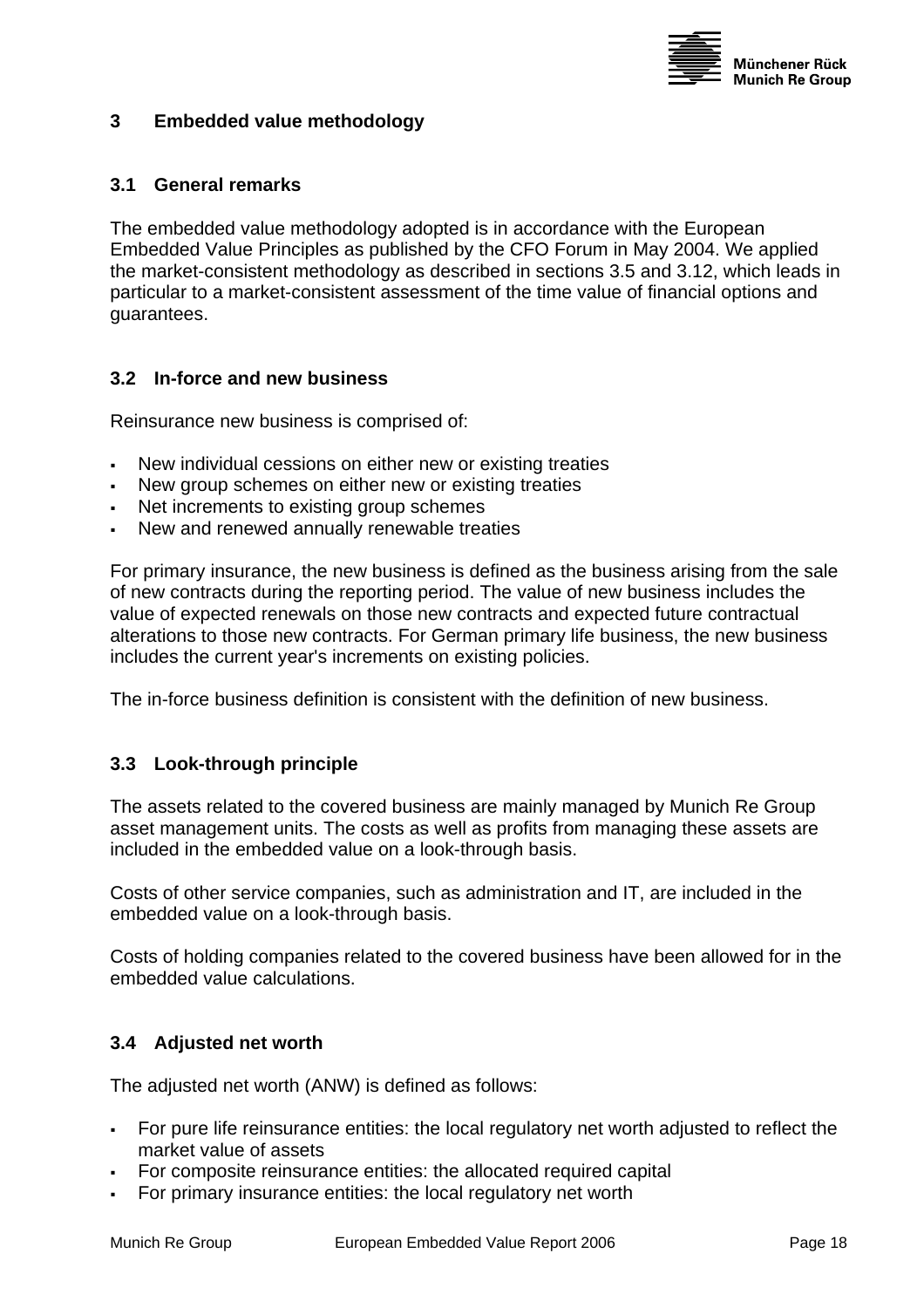

<span id="page-18-0"></span>The ANW is adjusted to reflect any pension fund deficits.

#### **3.4.1 Required capital**

The required capital (RC) is defined as follows:

- For reinsurance entities RC is derived from internal risk models and additional regulatory restrictions.
- For German primary insurers RC is equal to statutory net worth.
- For international primary insurers RC is equal to 100% of EU minimum. This simplifying assumption has little impact on Munich Re Group's EEV.

#### **3.4.2 Free surplus**

The free surplus (FS) is defined as the difference between the ANW and the RC.

#### <span id="page-18-1"></span>**3.5 Present value of in-force business**

A bottom-up approach to allow for risk is adopted for the calculation of the present value of in-force business. The economic assumptions and the risk discount rates used are calibrated applying a market-consistent methodology to allow for financial risk. In principle, each cash flow is valued according to its inherent financial risk.

For business without significant financial options and guarantees, the certainty-equivalent technique is used. Under this valuation approach the individual cash flows are adjusted to remove the effects of financial risks. The resulting stream of risk-adjusted profits is then discounted at the risk-free rate.

For business with significant financial options and guarantees, a stochastic model using risk-neutral scenarios is applied to determine the present value of in-force business, and the time value of financial options and guarantees. The stochastic models allow for interaction of the assets and liabilities and include expected management behaviour, e.g. regarding the investment strategy, the management of unrealised capital gains and the determination of bonus rates for participating business. In addition, dynamic policyholder behaviour with respect to lapses and surrenders has been allowed for.

For the German primary life business it is assumed that in case of financial distress, approval from the regulator is granted to cover policyholder guarantees by the free RfB and the Terminal Bonus Fund.

For the German primary medical business, the development of health care costs are based on general inflation assumptions adjusted for a higher medical inflation for some parts of the business. Premium rates are assumed to increase in line with these developments.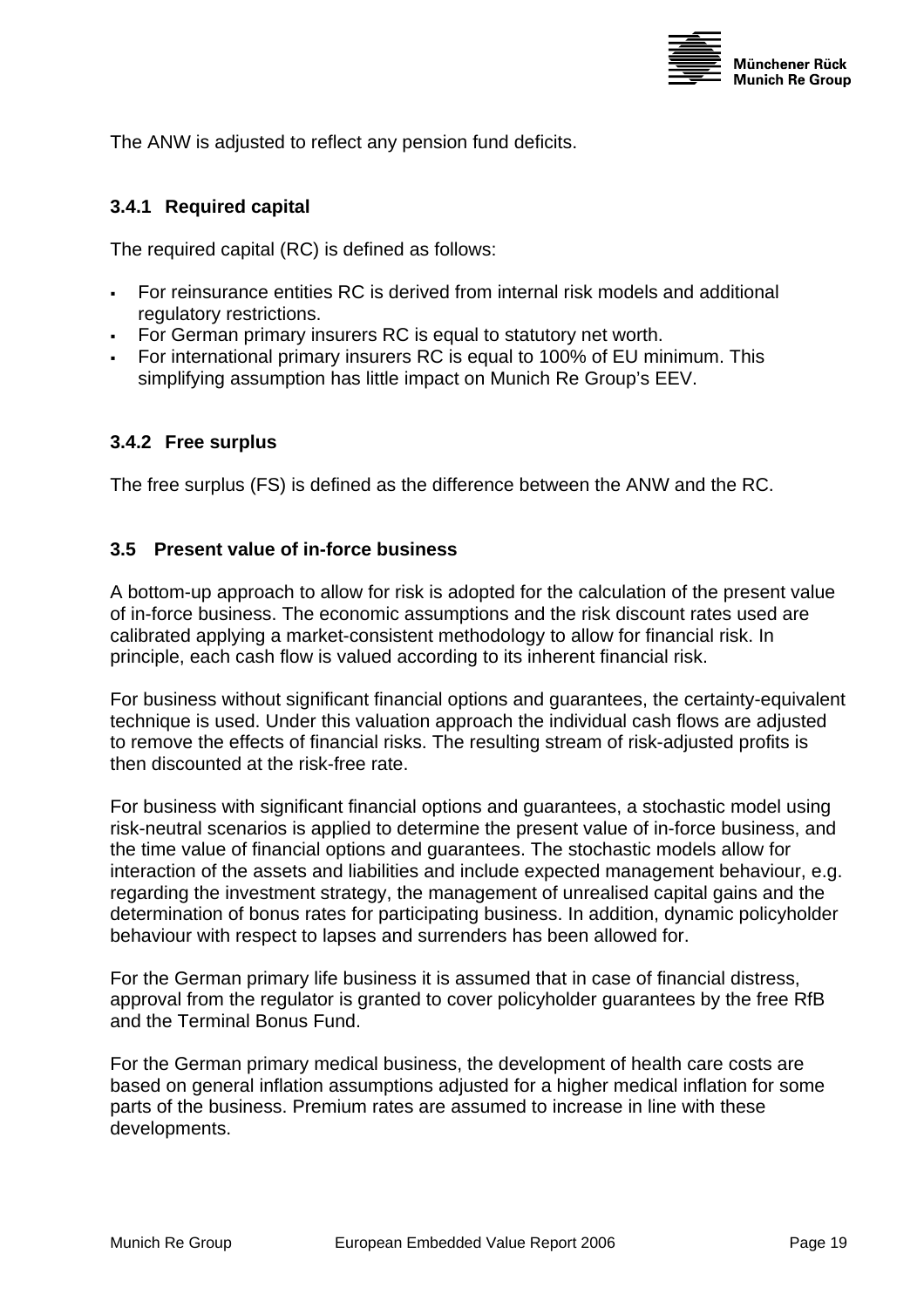

<span id="page-19-0"></span>Stochastic models are used for primary life and medical insurance businesses in Germany, Belgium, Italy and most of the other countries covering more than 99% of embedded value for primary insurance business.

The stochastic model is run using 1,000 scenarios based on the econometric model described in section [3.12.](#page-23-1)

## **3.5.1 Time value of financial options and guarantees**

The financial options and guarantees (FOG) valued in the EEV are comprised of all material financial options and guarantees embedded in the covered business. A key feature of FOG is that they can create asymmetric returns for shareholders.

It is predominantly primary life business that is exposed to FOG. The following FOG are of particular relevance:

- Policyholder options, such as full or partial surrender, premium discontinuance, and annuitisation, combined with policyholder guarantees, such as interest rate guarantees, guaranteed surrender values or guaranteed annuity rates
- Options for companies, such as determination of bonus policy for participating life business

German primary medical business is exposed to a lesser extent to policyholder options than the primary life business. The main reasons are:

- Technical interest rates are not guaranteed for the whole contract term, but can be changed through a premium adjustment process. In case of an interest rate reduction this leads to higher premium rates for the policyholder.
- In the absence of any surrender values, policyholder options are more limited. A reduced premium increase for high inflation scenarios has been allowed for.

The life reinsurance portfolio of Munich Re is exposed to FOG only in a very limited way.

The time value of financial options and guarantees is determined as the difference between the average present value over all stochastic scenarios and the present value for the certainty equivalent scenario as described above.

# **3.5.2 Participating business**

Participating life business, predominantly the German, Belgian and Italian primary business, is generally characterized by the following key features:

- A minimum interest rate or a minimum level of bonus is guaranteed to the policyholder. Hence, whenever the investment return on the allocated assets does not exceed the necessary minimum and other means of funding the guarantees are depleted, the shareholder will bear the cost of maintaining the guarantees.
- Generally bonuses and crediting rates exceed minimum guaranteed levels. In this case, the amount credited will be based on profit sharing rules which involve a degree of management discretion.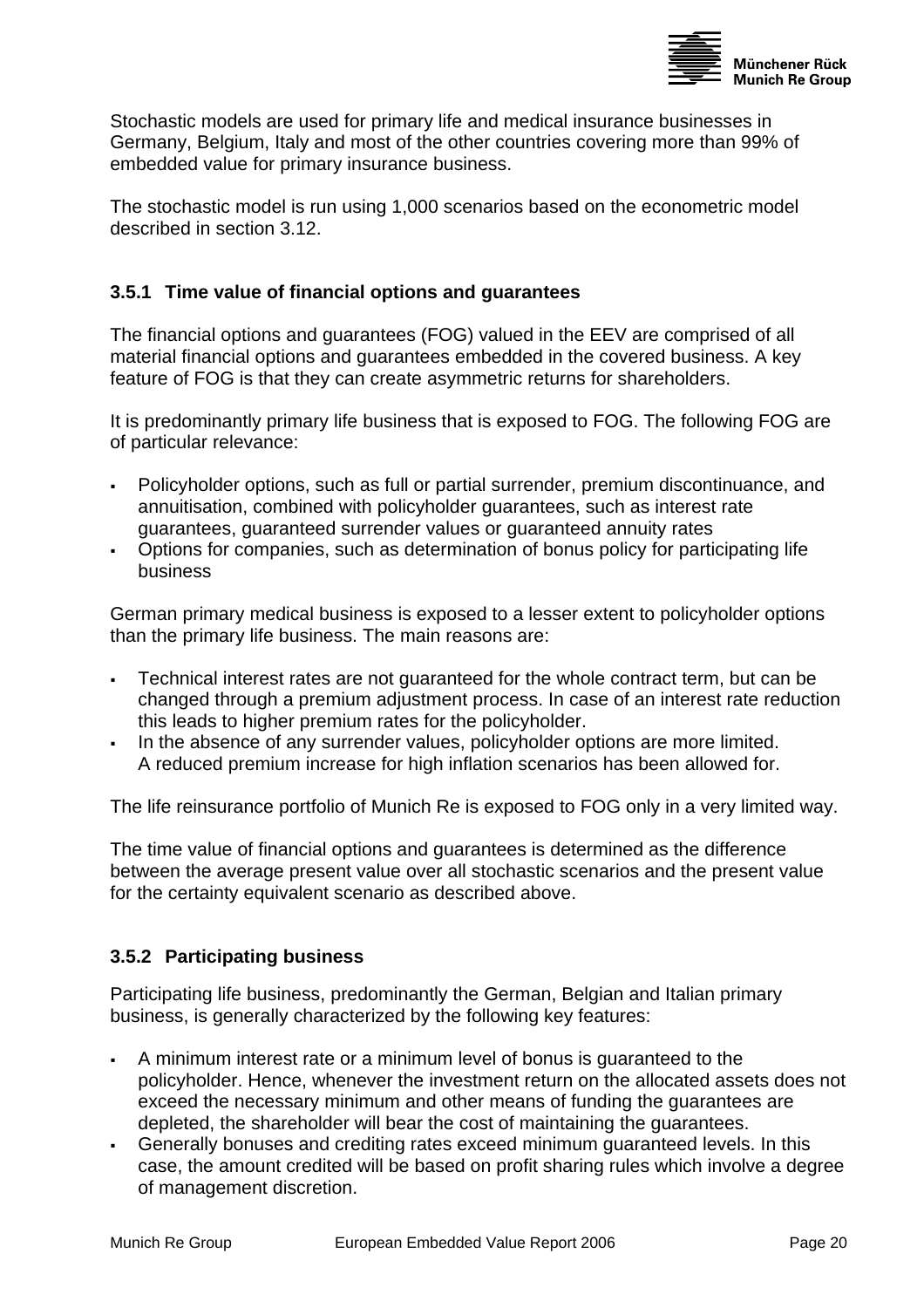

<span id="page-20-0"></span>The participating features are usually a combination of contractual or legal constraints, and management discretion based on competitive pressure or market practice. The participating business has been modelled to reflect both contractual and regulatory constraints as well as internal management rules. Projected surrender rates depend dynamically on the difference between the risk free rate and the credited rate.

For participating German primary medical business, minimum profit-sharing rules are set according to current legal requirements. Management discretion is relevant for the use of free policyholder means in order to reduce future premium increases necessary to cover the assumed development of health care costs. Further, management decisions on how to proceed with changes of technical interest rates have to be taken into account.

Given the above, it is essential that the stochastic framework allows for management actions in the following areas:

- Determination of bonus policy for participating life business
- Timing of realisation of unrealised capital gains
- Dynamic asset allocation, in particular management of the equity backing ratio
- Dynamic adjustment of technical interest rates for German medical business

In addition, surrender rates dependent on the capital markets have been allowed for.

The shareholder share of unrealised capital gains at the end of the projection period is included in the present value of future profits.

#### **3.6 Cost of holding capital**

The cost of holding capital consists of the following components which are deducted from the embedded value:

- Cost of double taxation on the required capital (Tax CoC)
- Cost of asset management related to the assets covering required capital (Investment expense CoC)
- Cost of profit sharing of investment income on shareholder funds for German primary life and medical business (CoC for policyholder participation)
- Frictional cost on the embedded value less free surplus to allow for non-financial risks (Frictional CoC)

The frictional cost represents an allowance for non-financial risks not reflected in the market-consistent valuation of the PVIF. The frictional cost rate is 1% p.a. for all businesses except primary life business in Germany for which it is 0.5% p.a. The major portion of risk based capital for primary life business in Germany is held for adverse capital market risks which are explicitly modelled in the EEV. Thus it is appropriate to reduce the spread which should mainly account for non-modelled non-financial risks and modelling error.

For hedgeable financial risks, it is not necessary to add an allowance for frictional costs where a market-consistent approach has been used. This is because the cost of hedging, as given by the market value of those instruments that the insurer would need to buy in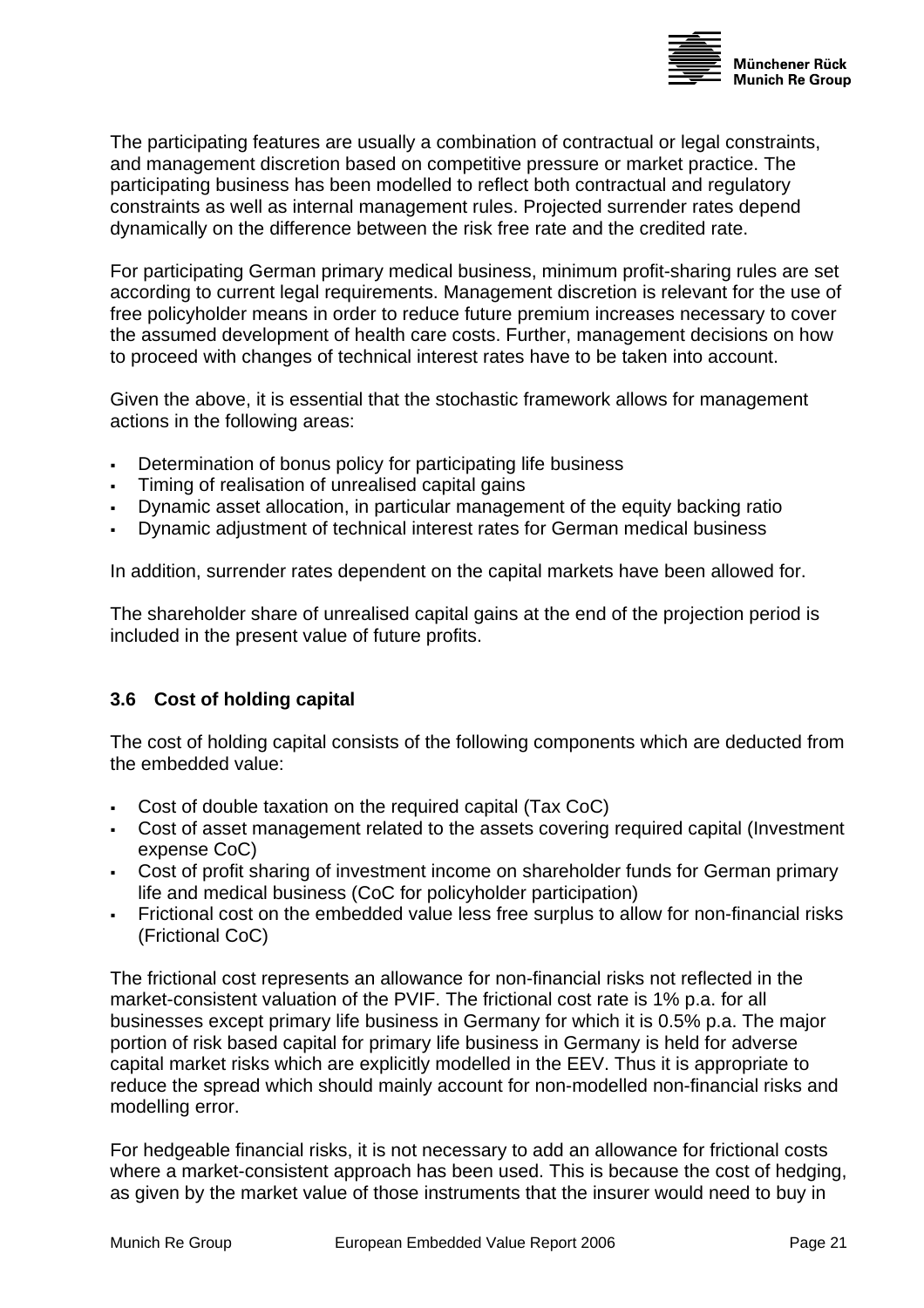

<span id="page-21-0"></span>order to fully hedge its position, already includes expected and unexpected loss costs, transaction fees etc.

#### **3.7 Change in embedded value**

The change in embedded value from one valuation date to the next is comprised of the following elements:

- **Embedded value earnings**
- Currency movements
- Value of acquired / divested business
- Capital movements

The embedded value earnings are explained in more detail in the following section.

The currency movements represent the impact of changes in currency exchange rates on the embedded value. The embedded value is reported in euros.

The value of acquired / divested business represents the value of business acquired or divested during the reporting year. In this position, the impact of changes of the participation rates in Munich Re Group's subsidiaries is included.

The capital movements are calculated as the amount of capital contributed to the covered business less the amount of capital released from the covered business during the reporting year.

#### **3.8 Embedded value earnings**

The embedded value earnings can be split into the following components:

- Expected return on embedded value
- **Experience variances**
- Operating assumption changes
- Value added by new business
- Tax variances and tax assumption changes
- Investment variances
- Economic assumption changes

The sum of the first four components of the embedded value earnings are referred to as operating embedded value earnings.

The return expectation in a market-consistent framework is based on risk-free interest rates. Therefore the expected return on embedded value is calculated assuming a riskfree roll-forward of the embedded value at the beginning of the year plus the unwind of the frictional costs included in the embedded value.

The experience variances reflect the difference between the actual operating experience in the reporting year and the operating result assumed in the previous embedded value calculation.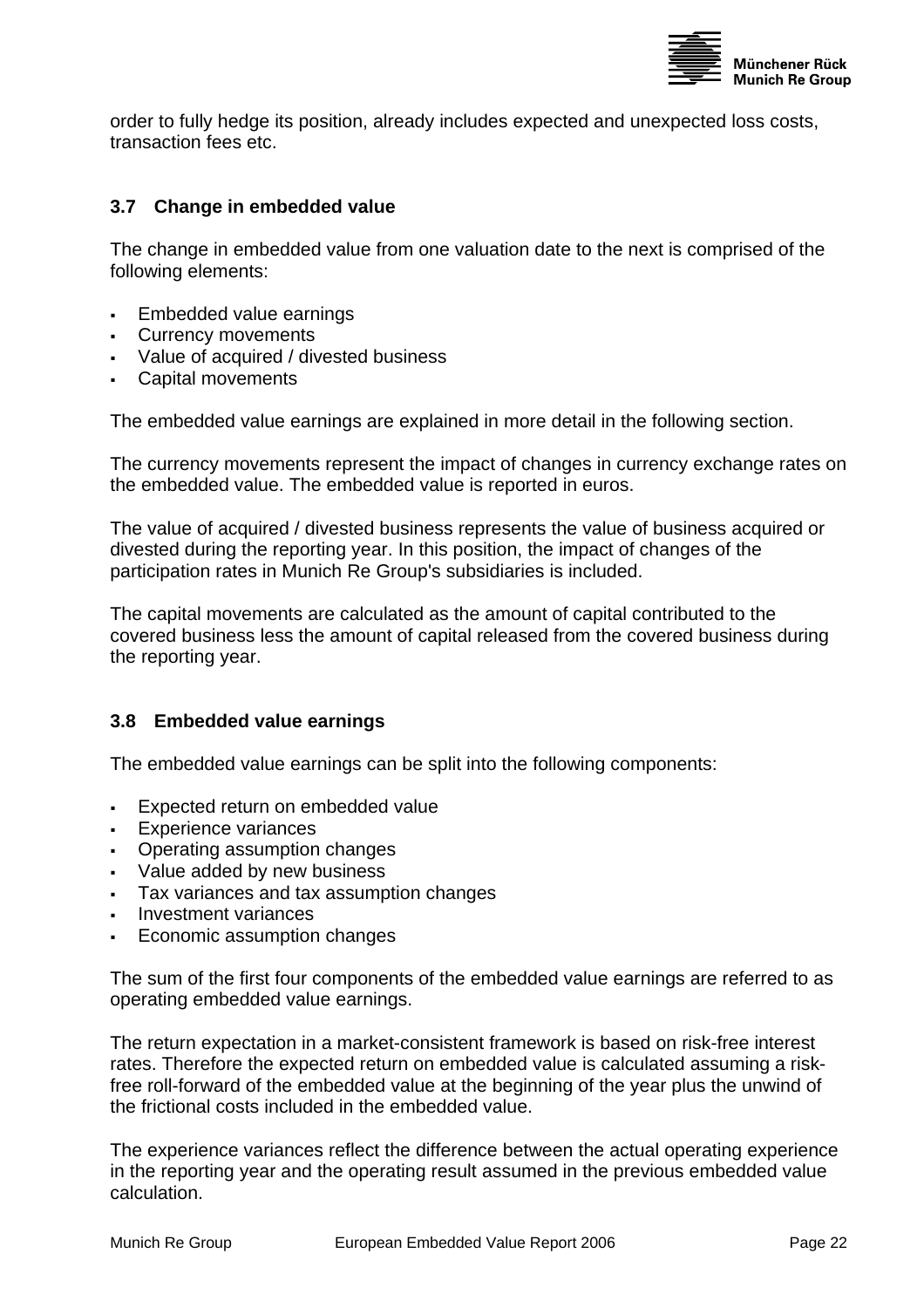

<span id="page-22-0"></span>The operating assumption changes reflect the aggregate impact of changes in the operating assumptions within the reporting year on the embedded value. All operating assumptions are subject to an active review at each valuation date.

The value added by new business is explained in detail in the following section.

The tax variances and tax assumption changes reflect the aggregate impact of changes in the tax legislation during the reporting year on the embedded value. All tax assumptions are subject to an active review at each valuation date.

Investment variances reflect the differences between the actual investment return in the current year and the investment return assumed in the previous embedded value calculation.

The economic assumption changes reflect the aggregate impact of changes in the economic environment in the reporting year on the embedded value. All economic assumptions are subject to an active review at each valuation date.

#### **3.9 Value added by new business**

Value added by new business (VANB) is the present value as at the end of the reporting year of the future regulatory after-tax profits arising on new business written in the reporting year plus the after-tax regulatory profits arising on this business during the reporting year, reduced by the value of financial options and guarantees and the CoC associated with new business.

The value of new business written in the reporting year is calculated consistently with the methodology outlined in section [3.5.](#page-18-1)

For reinsurance business, the value of new business can be calculated on a stand-alone basis, as there are only limited or no interactions between in-force and new business. For primary insurance business, however, a marginal approach has been used to calculate the time value of FOG for new business as the difference between an in-force calculation with and without new business, in order to allow for the various effects of new business on the in-force business.

#### **3.10 Operating assumptions**

Operating assumptions describe expected future operating experience. They refer mainly to mortality, morbidity, persistency, expenses and policyholder participation in primary insurance business.

The operating assumptions are based on best estimate assumptions derived from company experience and/or market experience. They are in line with management expectations and reflect recent operating experience of the entities concerned.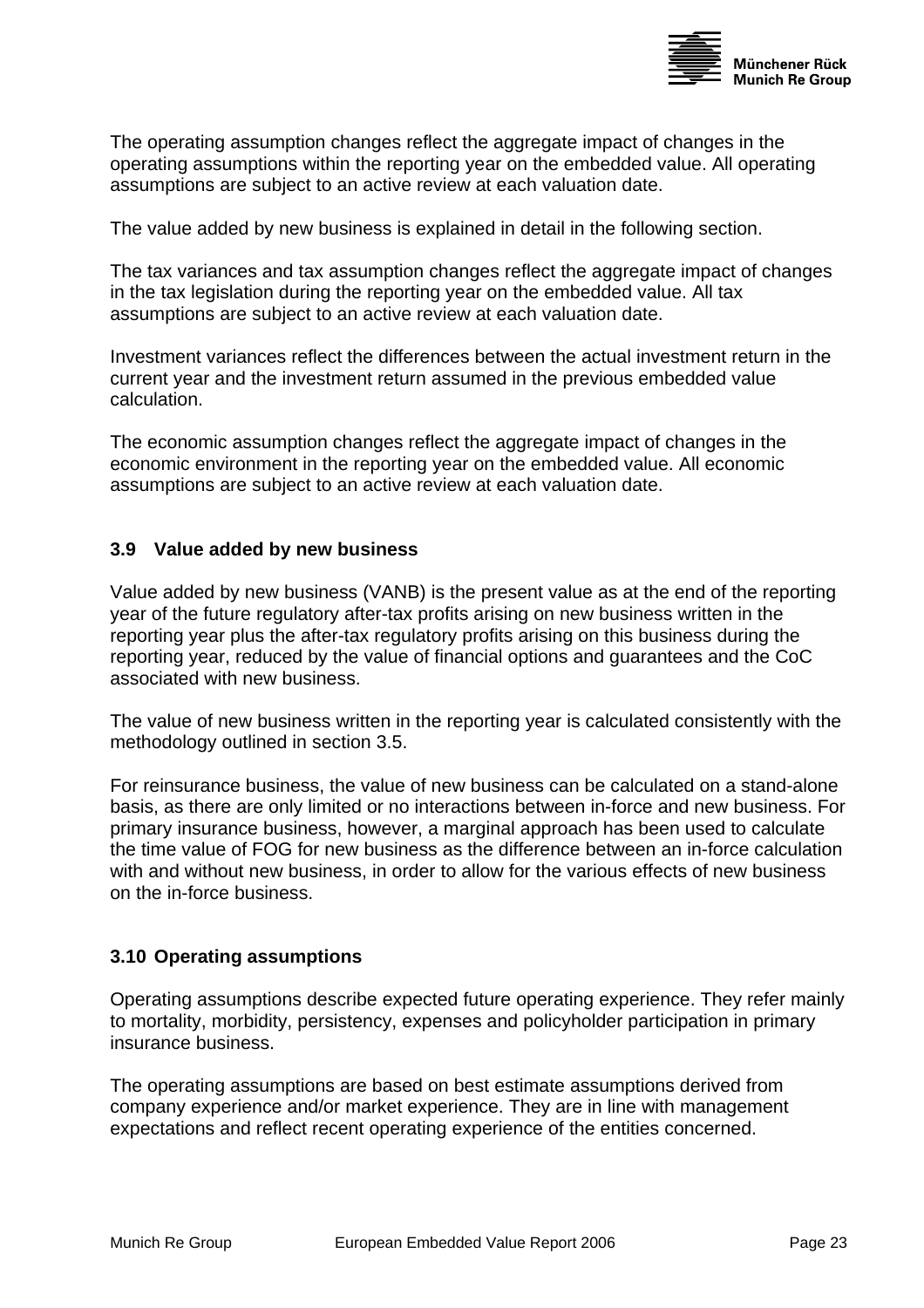

<span id="page-23-0"></span>All costs related to the covered business are split into acquisition, maintenance and investment-related expenses and are fully allowed for in the embedded value. There are no expenses excluded as development costs.

Future productivity gains are not anticipated in the embedded value calculations.

#### **3.11 Tax assumptions**

Taxation assumptions included in the embedded value models reflect local taxation rates and bases, including future changes that are at an advanced stage of legislative implementation. Tax modelling also includes the valuation of existing tax losses carried forward. No withholding taxes on dividends from subsidiaries have been allowed for.

#### <span id="page-23-1"></span>**3.12 Economic assumptions**

The economic assumptions are derived following a market-consistent valuation approach. A large number of asset classes and economic assumptions are modelled stochastically. This includes equities, bond yields, property, and inflation.

The construction of risk neutral economic scenarios requires a careful calibration to the underlying market parameters to ensure that the valuation replicates the market prices of assets. The key areas for calibration are the initial yield curves, the implied marketconsistent volatilities of all relevant asset classes, and the correlations between asset classes and currencies. The interest rate model used considers both parallel shifts and twists to the yield curve.

The economic scenarios have been calibrated to the market conditions at the valuation dates, i.e. risk-free rates, swaption prices and equity options prices. Swap rates are used as an approximation of the risk-free yield curve. The parameters used for year-end 2005 and year-end 2006 are shown in section [6.4.](#page-28-1)

The economic scenarios are constructed using a proprietary economic scenario generator developed by Barrie & Hibbert. Barrie & Hibbert is a financial risk consultancy based in Edinburgh. The Barrie & Hibbert economic scenario generator is widely used in the insurance industry.

#### **3.13 Consolidation**

The embedded value results are presented on a consolidated Munich Re Group level. The results are presented net of minority interests and policyholders interests.

Intra-Group reinsurance ceded from primary insurers to reinsurers is shown in the reinsurance segment.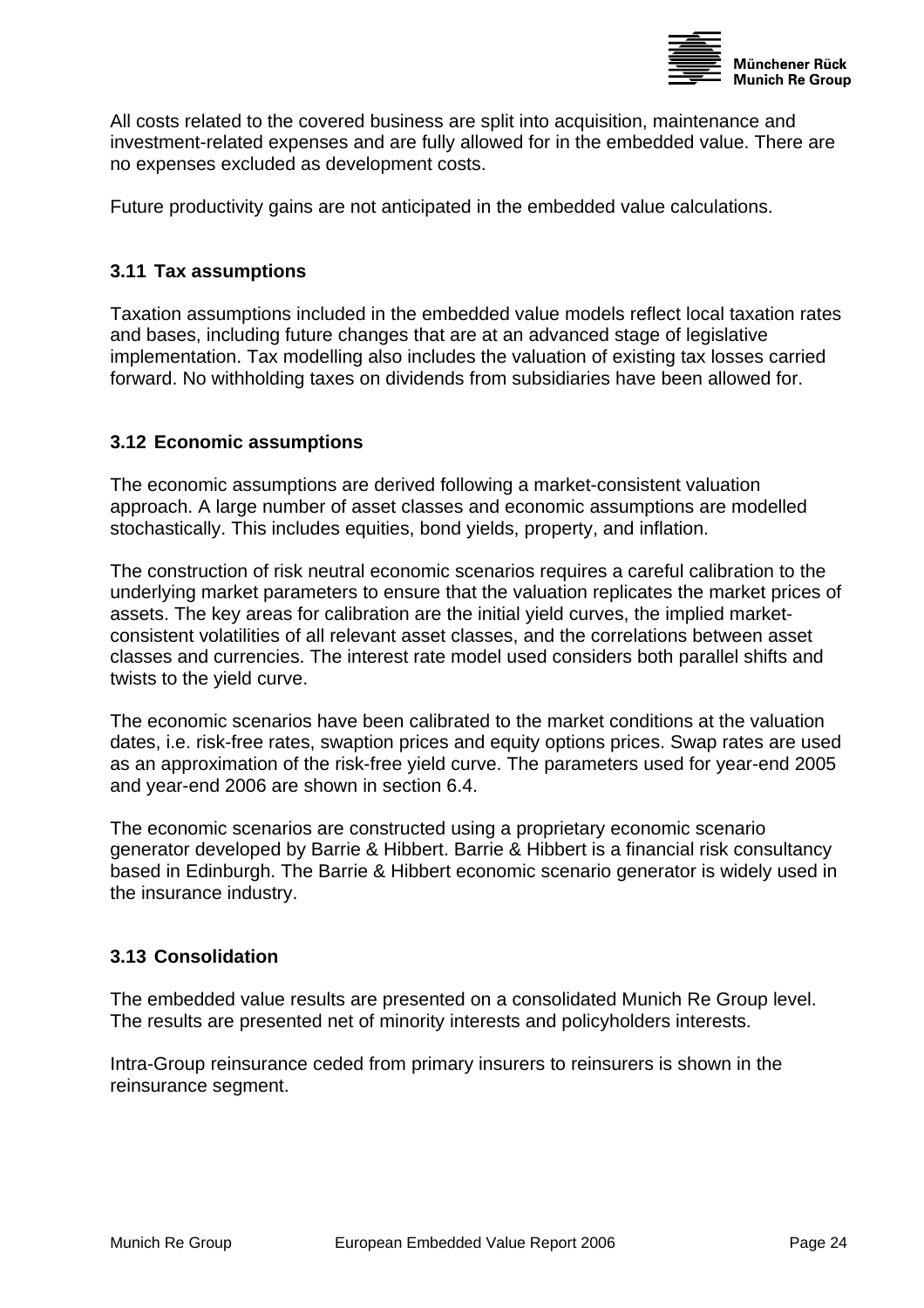

#### <span id="page-24-0"></span>**3.14 Valuation of pension fund liabilities**

Pension fund deficits are allowed for in the EV consistently with the valuation under IFRS. Any pension fund deficits are reflected by adjusting the ANW.

#### **3.15 Foreign currency translation**

The embedded value reporting currency is the euro.

Calculations are undertaken in the original currency of the covered business and converted to euros for consolidation purposes.

In converting original currency embedded values and their components into euros, the exchanges rates as at the relevant valuation dates are used. Changes in the embedded value due to changes in foreign exchange rates are disclosed as currency movements, which are excluded from the embedded value earnings.

In converting original currency embedded value earnings into euros, average of year exchange rates are used.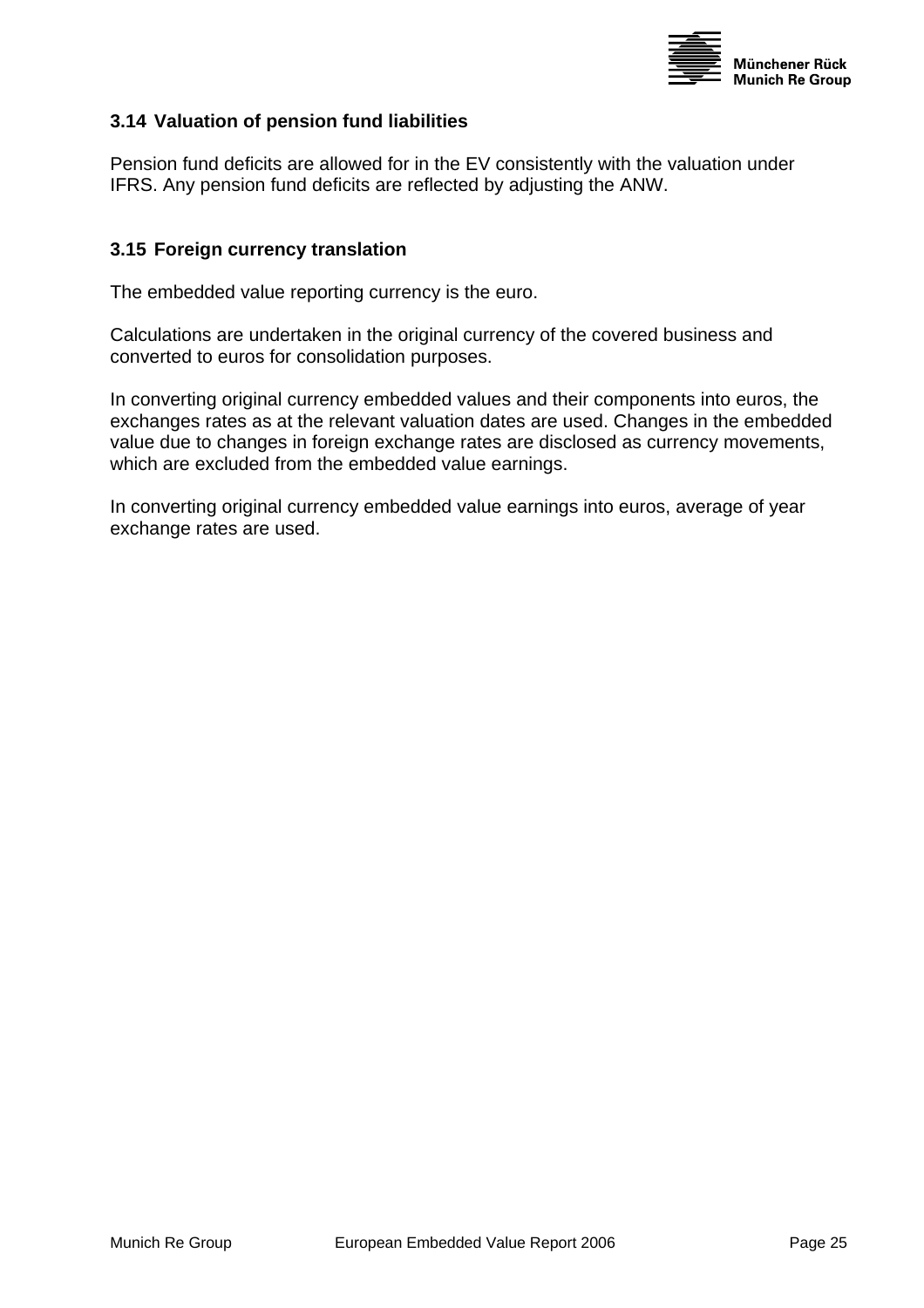

#### <span id="page-25-0"></span>**4 IFRS reconciliation**

The embedded value of the covered business as at 31 December 2006 exceeds the corresponding IFRS equity excluding goodwill by EUR 3,663m. As the embedded value does not include the value of future new business, goodwill is excluded from the IFRS equity for this comparison.

#### **4.1 Reinsurance**

| All figures in $\epsilon$ m           | 31.12.2006 | 31.12.2005 |
|---------------------------------------|------------|------------|
| <b>IFRS equity</b>                    | 3,875      | 3,951      |
| - thereof goodwill                    | 0          |            |
| <b>IFRS equity excluding goodwill</b> | 3,875      | 3,951      |
|                                       |            |            |
| <b>Embedded value</b>                 | 5,962      | 5,920      |
|                                       |            |            |
| Value not recognised in IFRS equity   | 2,087      | 1,969      |
|                                       |            |            |

The value not recognized in IFRS equity increased in 2006 by EUR 118m.

#### **4.2 Primary insurance**

| All figures in $\epsilon$ m           | 31.12.2006 | 31.12.2005 |
|---------------------------------------|------------|------------|
| <b>IFRS equity</b>                    | 3,743      | 3,853      |
| - thereof goodwill                    | 1,165      | 1,165      |
| <b>IFRS equity excluding goodwill</b> | 2,578      | 2,688      |
|                                       |            |            |
| <b>Embedded value</b>                 | 4,154      | 2,865      |
|                                       |            |            |
| Value not recognised in IFRS equity   | 1,576      |            |
|                                       |            |            |

The value not recognized in IFRS equity increased in 2006 by EUR 1,399m. This increase was mainly driven by the increase in embedded value in 2006.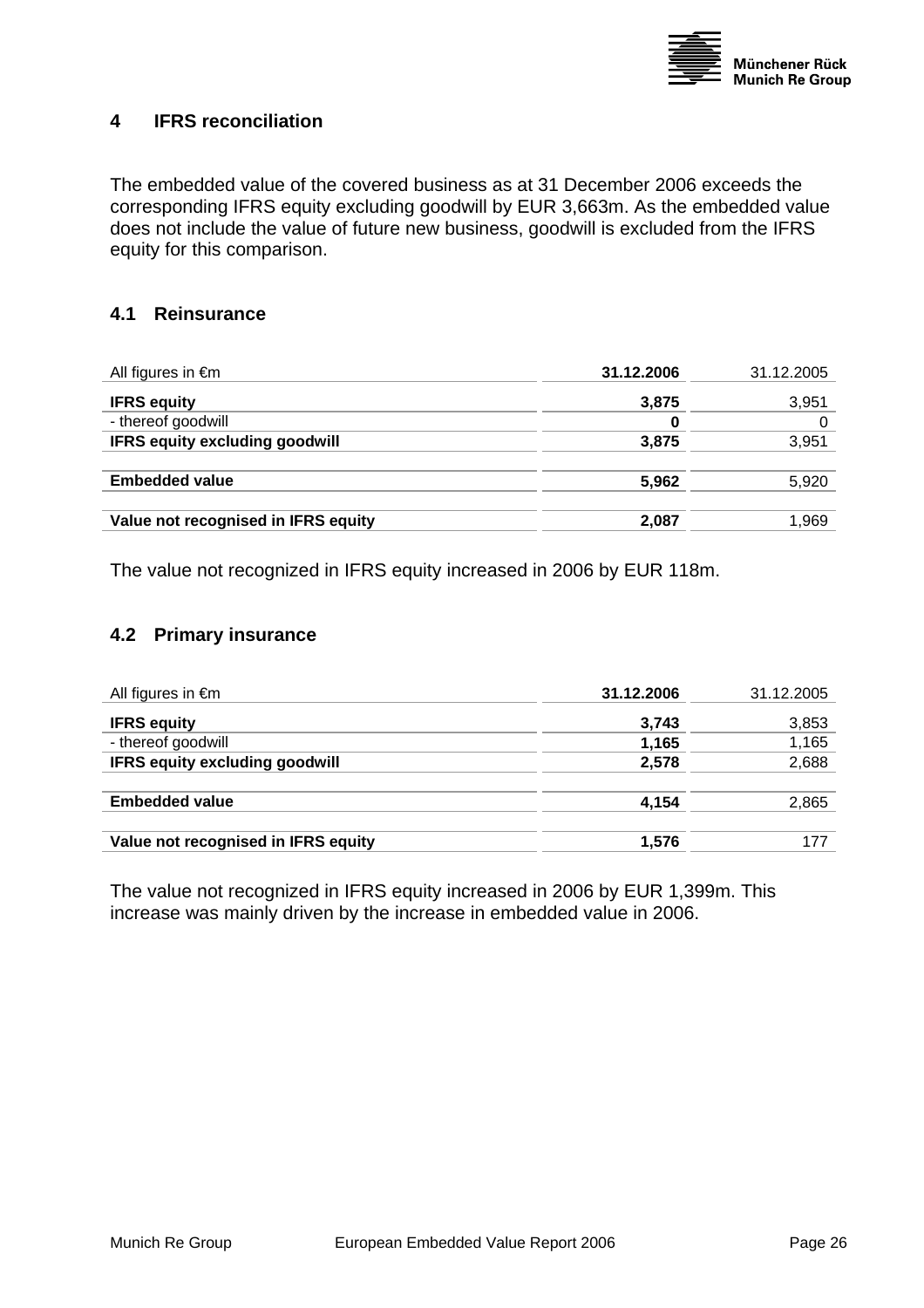

# <span id="page-26-1"></span><span id="page-26-0"></span>**5 Sensitivities**

Sensitivities of the embedded value as at 31 December 2006 and the 2006 value added by new business are presented in this section. The presentation follows the Additional Guidance on European Embedded Value Disclosures as published by the CFO Forum in October 2005. The sensitivity "100bp p.a. increase in the yield on equity/property assets" is not meaningful in the context of a market-consistent valuation and is therefore omitted in accordance with the CFO Forum's Additional Guidance.

#### **5.1 Reinsurance**

Sensitivities for the embedded value as at 31 December 2006:

| All figures in $\epsilon$ m               | EV    | <b>Difference</b> | Change |
|-------------------------------------------|-------|-------------------|--------|
| Base case                                 | 5,962 |                   |        |
| Doubled frictional cost rate              | 5,452 | $-510$            | -9%    |
| No frictional costs                       | 6,582 | 620               | 10%    |
| Mortality/morbidity (life business) -5%   | 6,718 | 756               | 13%    |
| Mortality (annuity business) -5%          | 5.935 | $-27$             | 0%     |
| No mortality improvements (life business) | 4,752 | $-1,210$          | $-20%$ |
| Lapse rates -10%                          | 6,068 | 106               | 2%     |
| Maintenance expenses -10%                 | 6,008 | 46                | $1\%$  |
| Interest rates -100bp                     | 6,436 | 474               | 8%     |
| Equity/property values -10%               | 5,946 | -16               | 0%     |
| Minimum solvency capital                  | 5,969 |                   | $0\%$  |

Sensitivities for the 2006 value of new business:

| <b>VANB</b> | <b>Difference</b> | Change |
|-------------|-------------------|--------|
| 228         |                   |        |
| 160         | -68               | $-30%$ |
| 312         | 84                | 37%    |
| 323         | 95                | 42%    |
| 228         | 0                 | $0\%$  |
| 64          | $-164$            | $-72%$ |
| 241         | 13                | 6%     |
| 235         |                   | 3%     |
| 239         | 11                | 5%     |
| 228         | 0                 | $0\%$  |
|             |                   |        |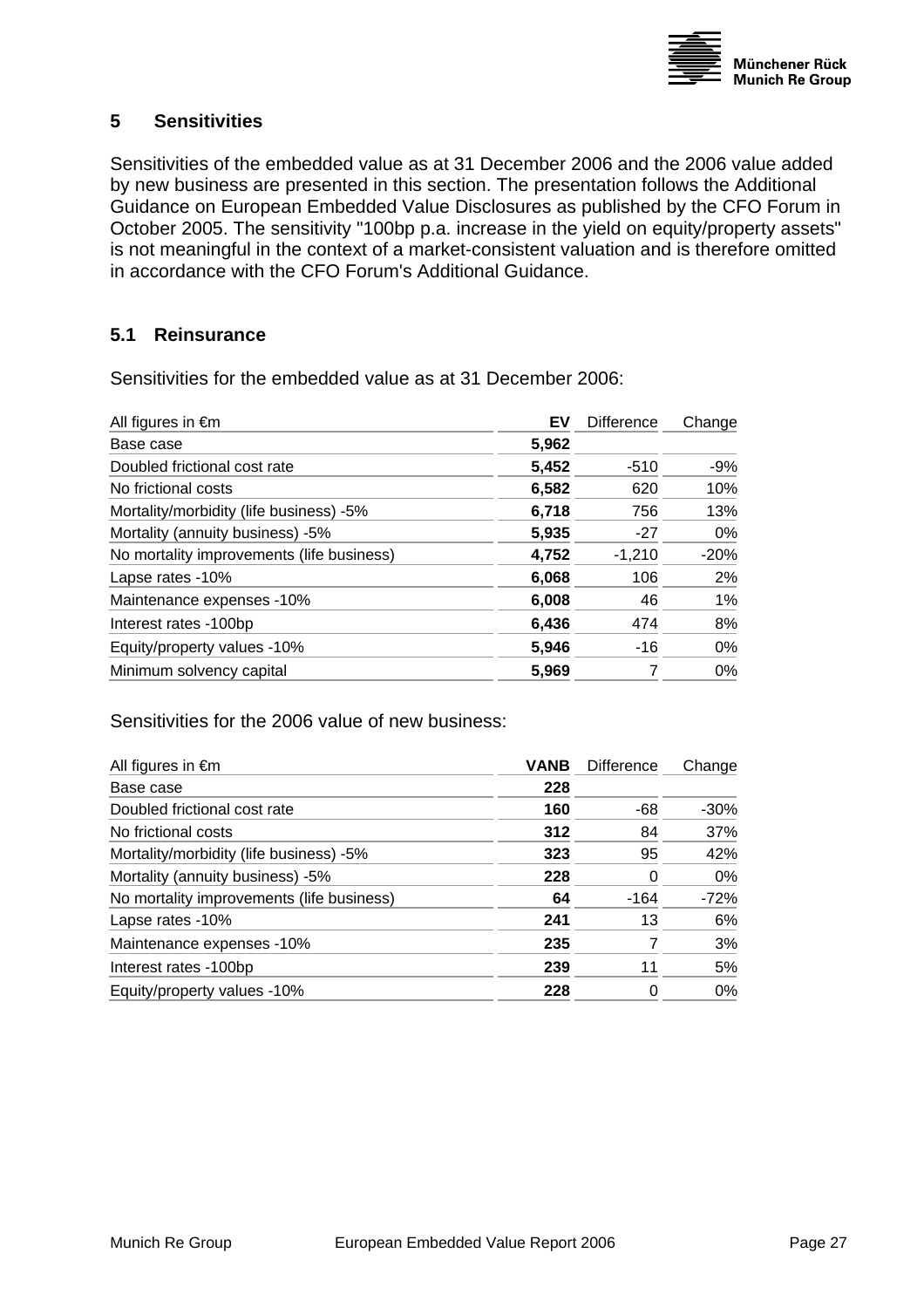

# <span id="page-27-0"></span>**5.2 Primary insurance**

Sensitivities for the embedded value as at 31 December 2006:

| All figures in $\epsilon$ m             | EV    | Difference | Change |
|-----------------------------------------|-------|------------|--------|
| Base case                               | 4,154 |            |        |
| Doubled frictional cost rate            | 3,741 | $-413$     | $-10%$ |
| No frictional costs                     | 4,659 | 505        | 12%    |
| Mortality/morbidity (life business) -5% | 4,184 | 30         | $1\%$  |
| Mortality (annuity business) -5%        | 4,092 | -62        | $-1%$  |
| Lapse rates -10%                        | 4,191 | 37         | $1\%$  |
| Maintenance expenses -10%               | 4,241 | 87         | 2%     |
| Interest rates -100bp                   | 3,098 | $-1,056$   | $-25%$ |
| Equity/property values -10%             | 3,889 | $-265$     | $-6%$  |
| Minimum solvency capital                | 4,655 | 501        | 12%    |

Sensitivities for the 2006 value of new business:

| All figures in $\epsilon$ m             | <b>VANB</b> | <b>Difference</b> | Change |
|-----------------------------------------|-------------|-------------------|--------|
| Base case                               | 125         |                   |        |
| Doubled frictional cost rate            | 104         | $-21$             | $-17%$ |
| No frictional costs                     | 149         | 24                | 19%    |
| Mortality/morbidity (life business) -5% | 129         | 4                 | 3%     |
| Mortality (annuity business) -5%        | 121         | -4                | $-3%$  |
| Lapse rates -10%                        | 134         | 9                 | 7%     |
| Maintenance expenses -10%               | 132         | 7                 | 6%     |
| Interest rates -100bp                   | 78          | $-47$             | $-38%$ |
| Equity/property values -10%             | 115         | $-10$             | $-8%$  |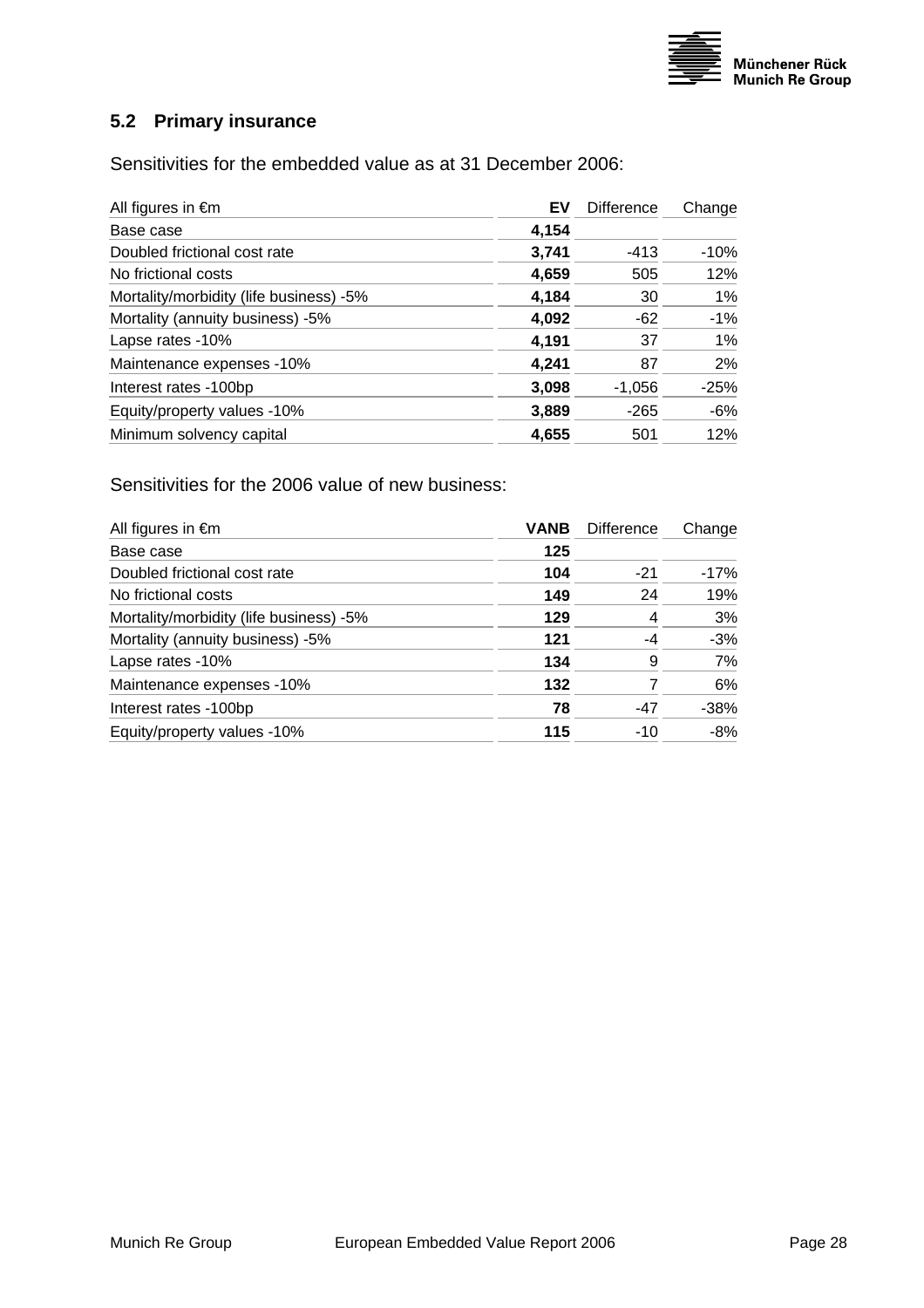

#### <span id="page-28-2"></span><span id="page-28-0"></span>**6 Summary of assumptions**

#### **6.1 Shareholders' share**

|                   | Shareholders' share          |             |  |  |
|-------------------|------------------------------|-------------|--|--|
|                   | Primary insurance            |             |  |  |
| In $%$            | <b>31.12.2006</b> 31.12.2005 |             |  |  |
| Germany - Life    | $14*$                        | 10          |  |  |
| Germany - Medical | $15*$                        | 15          |  |  |
| Italy             | $18 - 20**$                  | $18 - 20**$ |  |  |

\* On average

\*\* As a % of investment return, before the effect of guarantees.

#### **6.2 Tax rates**

|               | Tax rate    |            |                       |    |  |
|---------------|-------------|------------|-----------------------|----|--|
|               | Reinsurance |            | Primary insurance     |    |  |
| In $%$        | 31.12.2006  | 31.12.2005 | 31.12.2006 31.12.2005 |    |  |
| EUR - Germany | 40          | 40         | 40                    | 40 |  |
| EUR - Italy   | 38          | 38         | 38                    | 38 |  |
| <b>USD</b>    | 35          | 35         | na                    | na |  |
| CAD           | 35          | 35         | na                    | na |  |
| <b>GBP</b>    | 30          | 30         | na                    | na |  |
|               |             |            |                       |    |  |

#### **6.3 Currency exchange rates**

|                            | <b>Currency exchange rates</b> |           |            |  |  |
|----------------------------|--------------------------------|-----------|------------|--|--|
|                            | average of                     |           |            |  |  |
| $1EUR = $ foreign currency | 31.12.2006                     | year 2006 | 31.12.2005 |  |  |
| <b>USD</b>                 | 1.31865                        | 1.25580   | 1.17955    |  |  |
| <b>CAD</b>                 | 1.53450                        | 1.42445   | 1.37790    |  |  |
| <b>GBP</b>                 | 0.67375                        | 0.68179   | 0.68710    |  |  |

#### <span id="page-28-1"></span>**6.4 Economic assumptions**

#### **6.4.1 Risk-free interest rates**

The economic scenarios have been calibrated to the market conditions at the valuation dates. Swap rates have been used as an approximation of the risk-free yield curves.

The table below shows the swap yield curves at the relevant valuation dates for the major currencies.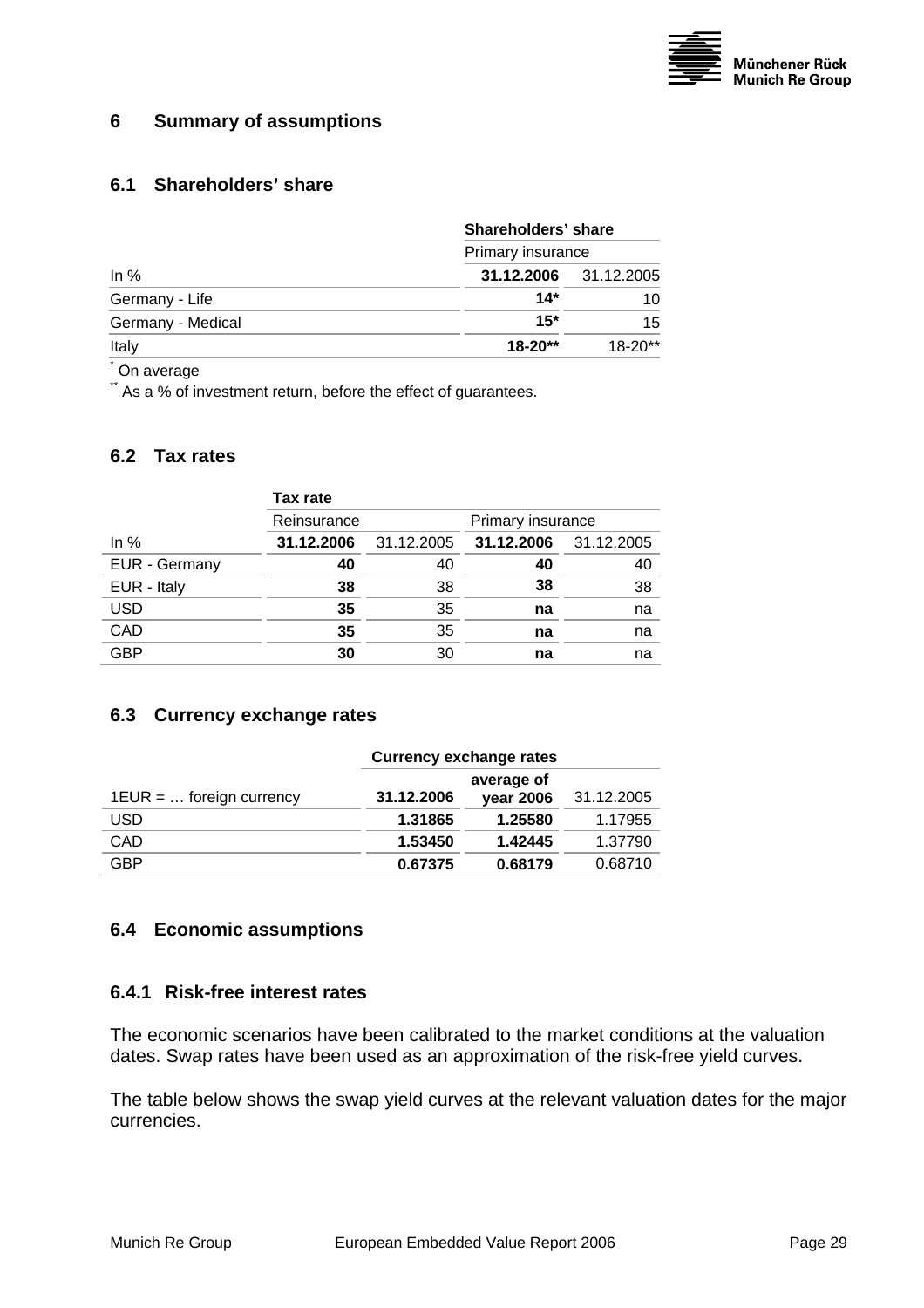

<span id="page-29-0"></span>

| Swap yield<br>curves |            | 31 December 2006 |            |            |            | 31 December 2005 |            |       |
|----------------------|------------|------------------|------------|------------|------------|------------------|------------|-------|
| Term                 | <b>EUR</b> | <b>USD</b>       | <b>GBP</b> | <b>CAD</b> | <b>EUR</b> | <b>USD</b>       | <b>GBP</b> | CAD   |
| 1 year               | 4.08%      | 5.33%            | 5.58%      | 4.32%      | 2.87%      | 4.79%            | 4.58%      | 4.08% |
| 2 years              | 4.12%      | 5.17%            | 5.50%      | 4.18%      | 3.04%      | 4.80%            | 4.54%      | 4.11% |
| 3 years              | 4.13%      | 5.10%            | 5.49%      | 4.17%      | 3.11%      | 4.77%            | 4.56%      | 4.14% |
| 4 years              | 4.13%      | 5.09%            | 5.44%      | 4.20%      | 3.17%      | 4.79%            | 4.56%      | 4.16% |
| 5 years              | 4.13%      | 5.10%            | 5.38%      | 4.24%      | 3.23%      | 4.81%            | 4.56%      | 4.19% |
| 6 years              | 4.13%      | 5.12%            | 5.32%      | 4.28%      | 3.28%      | 4.80%            | 4.55%      | 4.21% |
| 7 years              | 4.15%      | 5.13%            | 5.27%      | 4.33%      | 3.33%      | 4.80%            | 4.52%      | 4.25% |
| 8 years              | 4.16%      | 5.15%            | 5.22%      | 4.38%      | 3.37%      | 4.80%            | 4.52%      | 4.27% |
| 9 years              | 4.18%      | 5.17%            | 5.16%      | 4.42%      | 3.42%      | 4.80%            | 4.50%      | 4.30% |
| 10 years             | 4.20%      | 5.19%            | 5.11%      | 4.47%      | 3.46%      | 4.80%            | 4.48%      | 4.33% |
| 15 years             | 4.27%      | 5.27%            | 4.91%      | 4.63%      | 3.63%      | 4.89%            | 4.40%      | 4.51% |
| 20 years             | 4.31%      | 5.31%            | 4.75%      | 4.69%      | 3.73%      | 4.95%            | 4.34%      | 4.59% |
| 25 years             | 4.31%      | 5.32%            | 4.59%      | 4.68%      | 3.77%      | 4.99%            | 4.27%      | 4.58% |
| 30 years             | 4.29%      | 5.32%            | 4.51%      | 4.67%      | 3.77%      | 5.01%            | 4.23%      | 4.59% |
|                      |            |                  |            |            |            |                  |            |       |

#### **6.4.2 Volatilities**

The interest rate scenarios have been generated so that they replicate at-the-money swaption prices with a swap tenor of 20 years. The implied volatilities for these swaptions are outlined in the following table:

| <b>Target swaption</b><br>implied<br>volatilities* | <b>31 December 2006</b> |            | 31 December 2005 |        |
|----------------------------------------------------|-------------------------|------------|------------------|--------|
| Term                                               | <b>EUR</b>              | <b>USD</b> | EUR              | USD    |
| 1 year                                             | 13.10%                  | 12.70%     | 15.50%           | 16.90% |
| 2 years                                            | 13.20%                  | 13.30%     | 15.90%           | 16.70% |
| 3 years                                            | 13.20%                  | 13.50%     | 15.70%           | 16.50% |
| 4 years                                            | 13.10%                  | 13.50%     | 15.70%           | 15.90% |
| 5 years                                            | 12.90%                  | 13.30%     | 15.60%           | 15.50% |
| 10 years                                           | 11.80%                  | 11.30%     | 14.30%           | 13.50% |
| 15 years                                           | 11.15%                  | 10.60%     | 13.40%           | 12.00% |
| 20 years                                           | 10.80%                  | 10.60%     | 12.80%           | 11.10% |
| 30 years                                           | 10.40%                  | 10.40%     | 12.90%           | 9.70%  |
|                                                    |                         |            |                  |        |

\* For at-the-money swaptions with 20-year tenor.

The equity models have been calibrated to prices of at-the-money ten-year European equity index options observed in the OTC market. The implied volatilities of these option prices are shown in the table below.

| <b>Target implied equity volatilities</b> | 31 December 2006 |                    | 31 December 2005 |         |
|-------------------------------------------|------------------|--------------------|------------------|---------|
| Equity index                              | <b>EUROSTOXX</b> | <b>S&amp;P 500</b> | EUROSTOXX        | S&P 500 |
|                                           | 22.5%            | $20.0\%$           | 23.6%            | 23.6%   |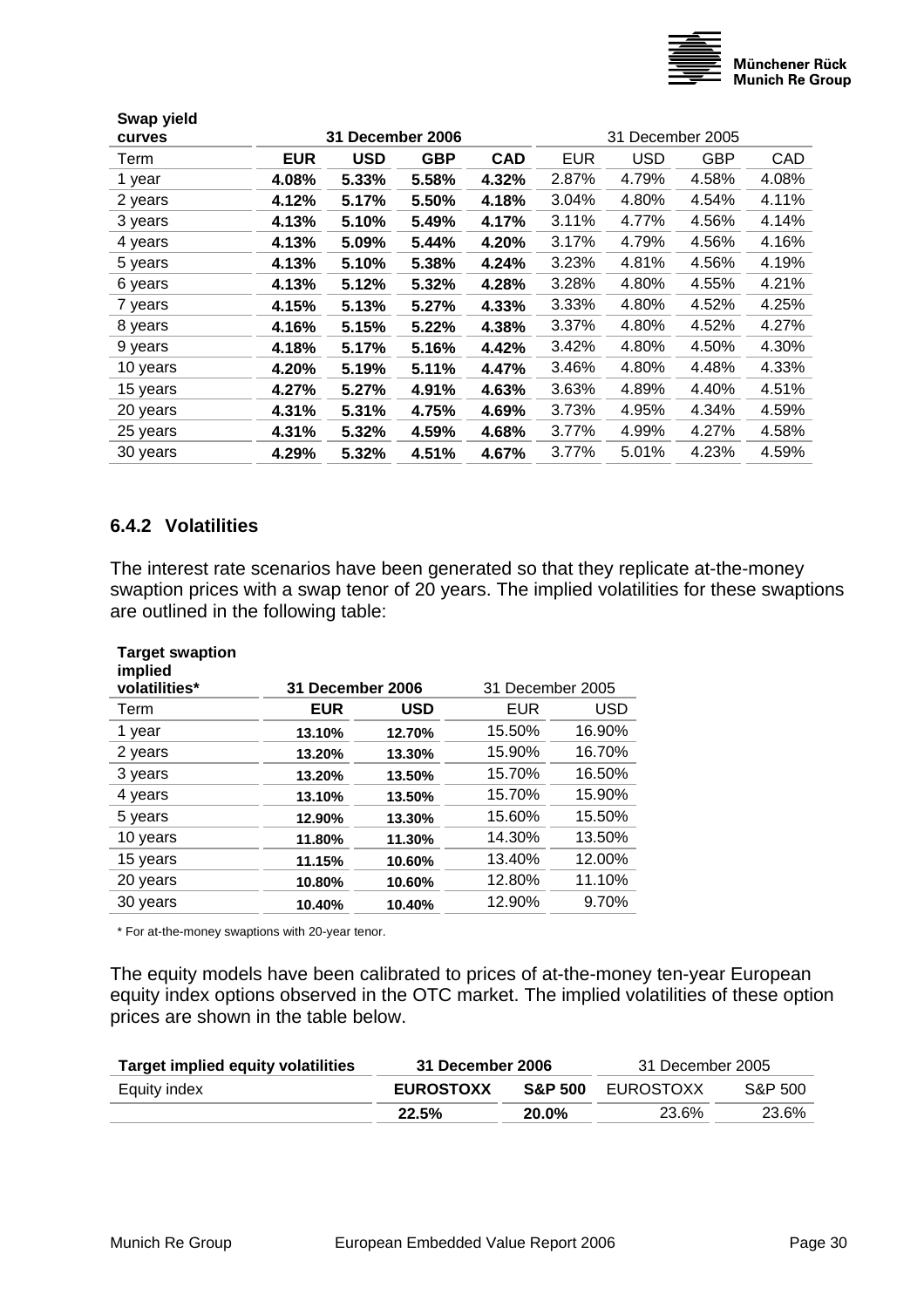

Given the long-term nature of the financial risks embedded in life insurance contracts, the implied volatilities of swaptions and equity options of the longest available maturities have been taken as target volatilities.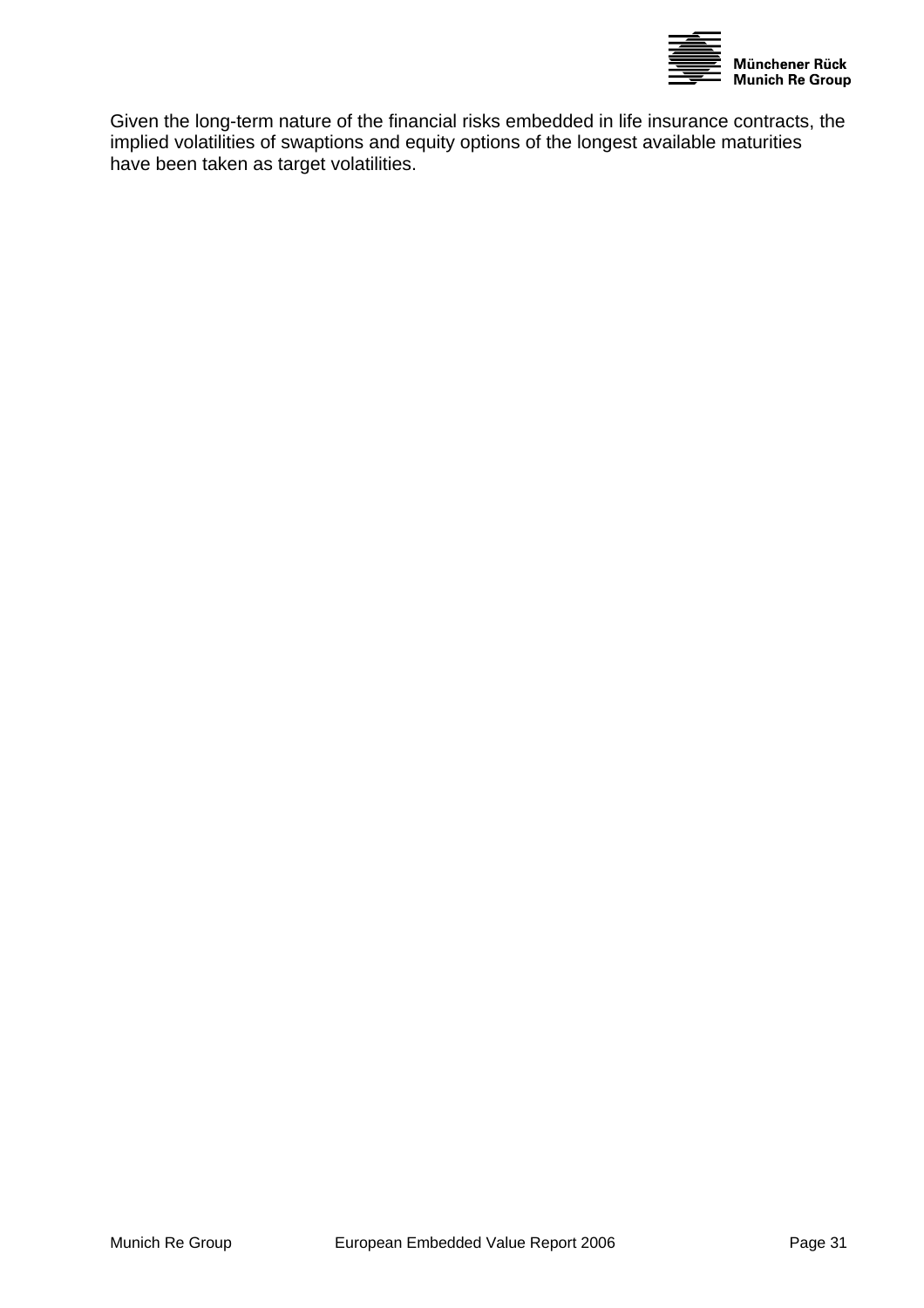

# <span id="page-31-0"></span>**7 External opinion**

The scope of Tillinghast's review covered the results of Munich Re's European Embedded Value calculations as at 31 December 2006, the 2006 embedded value earnings and the 2006 value added by new business. It included a review of the methodology and assumptions used as described in sections [3](#page-17-1) and [6](#page-28-2) and of the compliance with the European Embedded Value Principles. The review covered also the sensitivities shown in section [5.](#page-26-1)

Tillinghast has concluded that the methodology and assumptions used comply with the European Embedded Value Principles and Guidance as published by the CFO Forum on 5 May 2004 and 31 October 2005, and in particular that:

- the methodology makes allowance for the aggregate risks in the covered business through the methodology set out in section [3,](#page-17-1) in particular by the use of
	- a level of required capital derived from internal risk models and additional regulatory restrictions,
	- a market-consistent assessment of the time value of financial options and guarantees, and
	- a deduction for cost of capital based on the cost of double taxation on the required capital plus frictional costs on the embedded value less free surplus;
- the operating assumptions have been set with appropriate regard to past, current and expected future experience;
- the economic assumptions used are internally consistent and consistent with observable market data; and
- for the primary participating business, the assumed bonus distribution, asset allocation, allocation of profit between policyholders and shareholders, and other management actions, are consistent with the other assumptions used in the projections, and with local market practice.

Tillinghast has also performed limited high-level checks on the results of the calculations and has confirmed that any issues discovered do not have a material impact on the disclosed embedded values and new business values. Tillinghast has not, however, performed detailed checks on all the models and processes involved. Tillinghast notes that for the German primary life business, the results depend on the realisation, in line with current management planning, of substantially increased shareholder payout ratios compared to past experience. In arriving at these conclusions, Tillinghast relied on data and information provided by the Munich Re Group.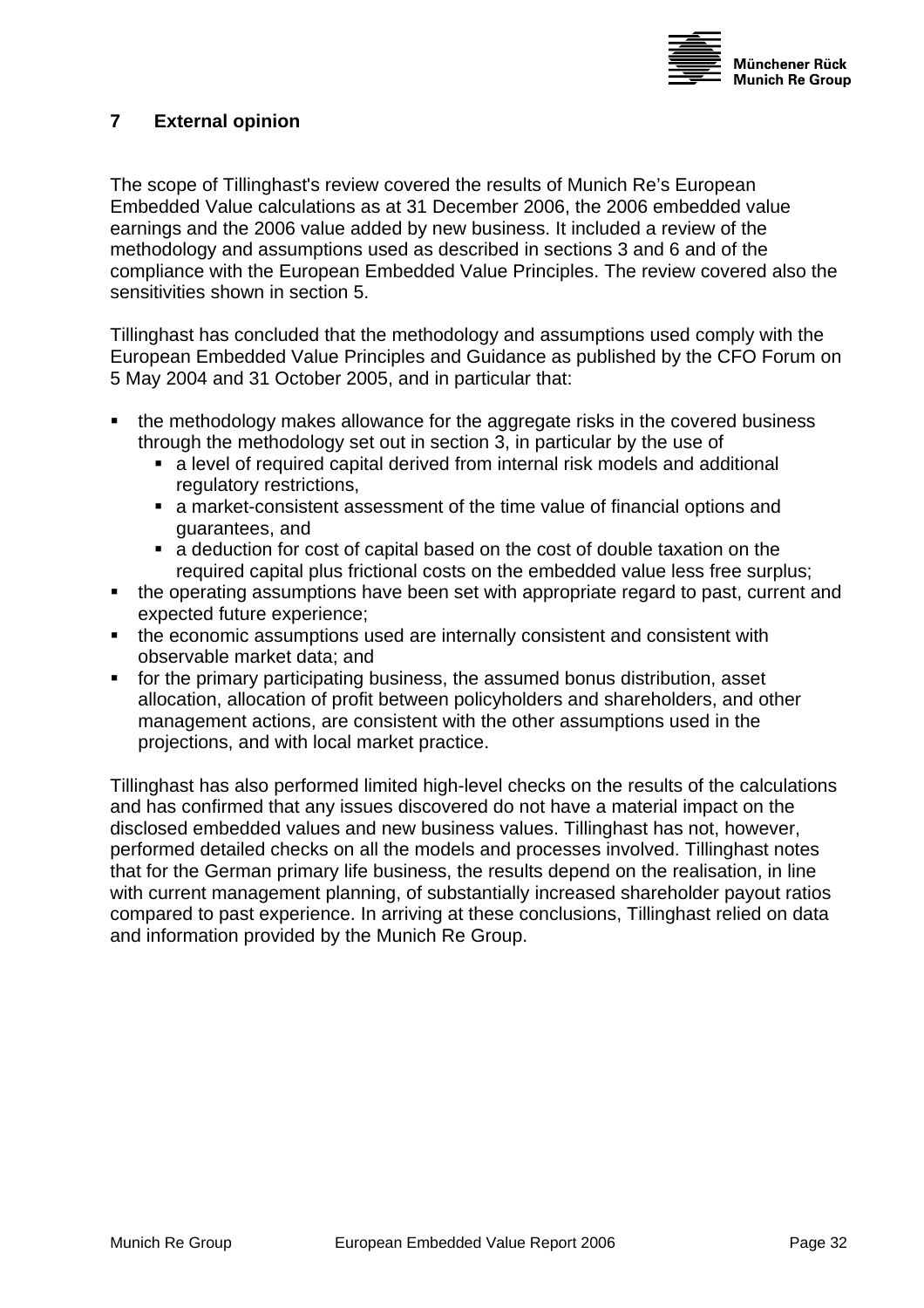

# <span id="page-32-0"></span>**8 Glossary**

| <b>Acquired (divested)</b><br>business       | Business acquired (divested) through acquisition (sale) of<br>stakes in insurance or reinsurance companies.                                                                                                                         |
|----------------------------------------------|-------------------------------------------------------------------------------------------------------------------------------------------------------------------------------------------------------------------------------------|
| <b>Adjusted net worth</b>                    | The adjusted net worth (ANW) is also known as<br>shareholders' net worth or adjusted net asset value<br>(ANAV).                                                                                                                     |
| <b>ANW</b>                                   | See adjusted net worth.                                                                                                                                                                                                             |
| <b>Best estimate</b><br>assumption           | An assumption that represents the expected outcome<br>from the range of possible outcomes of future experience.                                                                                                                     |
| <b>Capital movements</b>                     | Dividends and capital contributions.                                                                                                                                                                                                |
| CoC                                          | See cost of holding capital.                                                                                                                                                                                                        |
| <b>CoC for policyholder</b><br>participation | Cost of profit sharing of investment income on<br>shareholder funds for German primary business.                                                                                                                                    |
| <b>Cost of holding capital</b>               | The cost of holding capital, or CoC, represents the cost of<br>holding the required capital. It includes an explicit<br>allowance for non-financial risks.                                                                          |
| <b>Covered business</b>                      | The business for which the embedded value is reported.                                                                                                                                                                              |
| <b>Currency movements</b>                    | Aggregate impact of currency movements on the<br>embedded value.                                                                                                                                                                    |
| <b>Economic assumption</b><br>changes        | Aggregate impact of changes in the economic<br>environment on the embedded value.                                                                                                                                                   |
| <b>Economic assumptions</b>                  | Economic assumptions include risk-free interest rates,<br>discount rates, inflation rates and assumptions on the<br>volatility of economic parameters.                                                                              |
| <b>Embedded value</b>                        | The embedded value is the present value of shareholders'<br>interests in the earnings distributable from assets<br>allocated to the covered business after sufficient<br>allowance for the aggregate risks in the covered business. |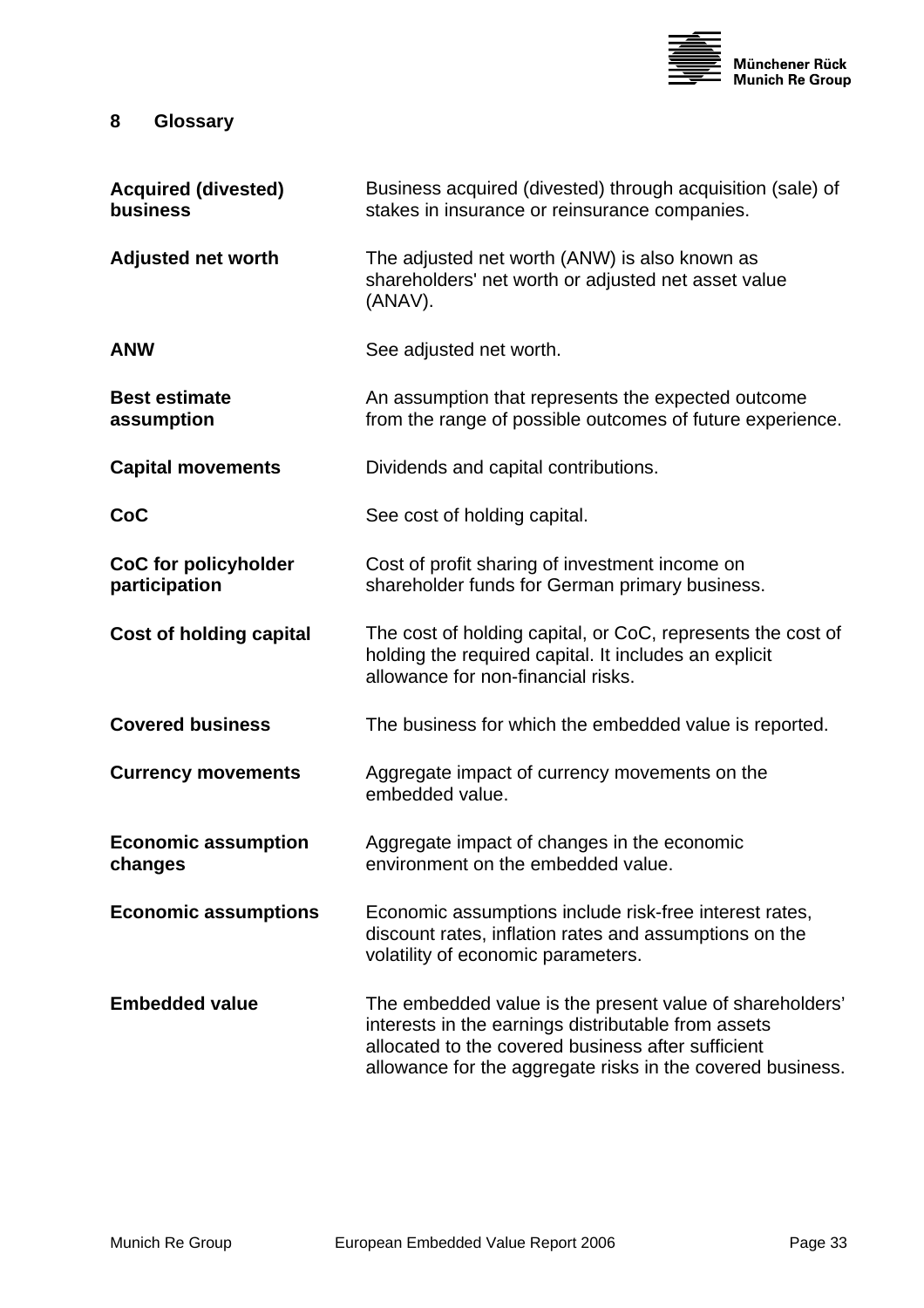

| <b>Embedded value</b><br>components                 | The embedded value consists of the following three<br>components:<br>Present value of future shareholder cash flows from in-<br>force covered business (PVIF)<br>Cost of holding required capital (CoC)<br>٠<br>Adjusted net worth (ANW)<br>٠                                                                                                                                                                                                               |
|-----------------------------------------------------|-------------------------------------------------------------------------------------------------------------------------------------------------------------------------------------------------------------------------------------------------------------------------------------------------------------------------------------------------------------------------------------------------------------------------------------------------------------|
| <b>Embedded value</b><br>earnings                   | Operating embedded value earnings are the total of the<br>following components:<br>Expected return<br><b>Experience variances</b><br>٠<br>Operating assumption changes<br>٠<br>Value added by new business<br>Total embedded value earnings are the sum of the<br>following components:<br>Operating embedded value earnings<br>Tax variances and tax assumption changes<br>٠<br>Investment variances<br>$\blacksquare$<br>Economic assumption changes<br>٠ |
| <b>European Embedded</b><br><b>Value Principles</b> | A set of principles for embedded value reporting<br>developed by the CFO Forum. The CFO Forum is a high-<br>level discussion group attended by the Chief Financial<br>Officers of major European insurance companies. The<br>Munich Re Group is a member of the CFO Forum.                                                                                                                                                                                  |
| EV                                                  | See embedded value.                                                                                                                                                                                                                                                                                                                                                                                                                                         |
| <b>Expected return</b>                              | The expected return on embedded value is calculated as<br>the risk-free roll-forward of the embedded value at the<br>beginning of the year plus the unwind of the frictional<br>costs included in the embedded value.                                                                                                                                                                                                                                       |
| <b>Experience variances</b>                         | The impact on embedded value of differences between<br>the actual operating experience in the reporting year and<br>the operating result assumed in the previous embedded<br>value calculation.                                                                                                                                                                                                                                                             |
| <b>Financial options and</b><br>guarantees (FOG)    | Options and guarantees whose value is impacted by the<br>behaviour of financial variables.                                                                                                                                                                                                                                                                                                                                                                  |
| <b>FOG</b>                                          | See financial options and guarantees.                                                                                                                                                                                                                                                                                                                                                                                                                       |
| <b>Free surplus</b>                                 | Free surplus is the amount of capital allocated to the<br>business in excess of the required capital.                                                                                                                                                                                                                                                                                                                                                       |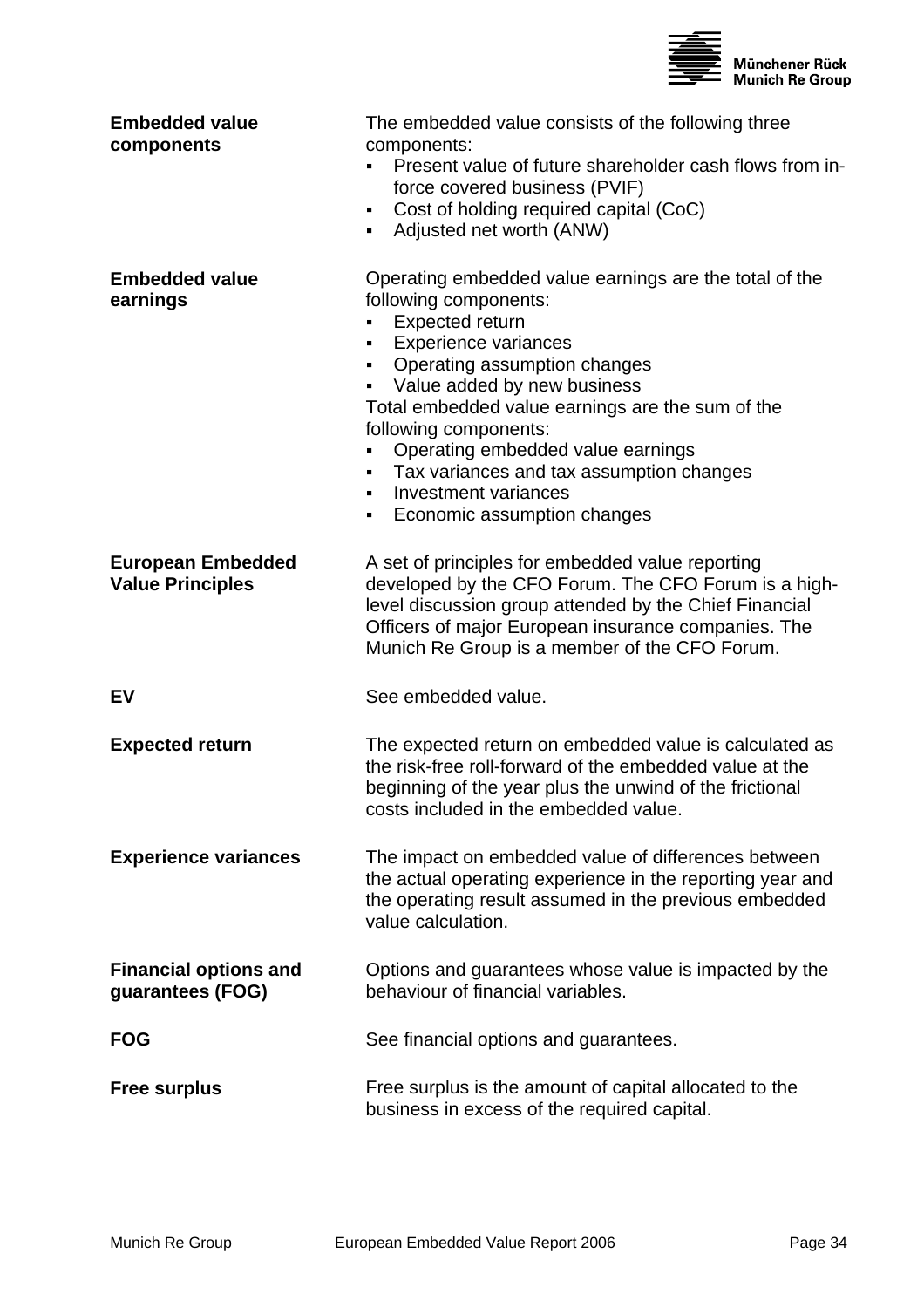

| <b>Frictional CoC</b>                       | The frictional cost of capital represents an allowance for<br>non-financial risks.                                                                                                          |
|---------------------------------------------|---------------------------------------------------------------------------------------------------------------------------------------------------------------------------------------------|
| <b>Frictional cost rate</b>                 | Annual cost rate applied to calculate the frictional cost of<br>capital.                                                                                                                    |
| <b>IFRS</b>                                 | International Financial Reporting Standards.                                                                                                                                                |
| <b>Investment expense CoC</b>               | The investment expense CoC is the present value of the<br>investment expenses related to the assets covering<br>required capital.                                                           |
| <b>Investment variances</b>                 | The impact on embedded value of differences between<br>the actual investment return in the current year and the<br>investment return assumed in the previous embedded<br>value calculation. |
| Look-through basis                          | A basis via which the impact of an item on the whole<br>Munich Re Group is measured, rather than on a particular<br>part.                                                                   |
| <b>Operating assumption</b><br>changes      | Aggregate impact of changes in the operating<br>assumptions on the embedded value.                                                                                                          |
| <b>Operating assumptions</b>                | Operating assumptions include:<br>Mortality<br>$\blacksquare$<br>Morbidity<br>٠<br>Persistency<br>٠<br><b>Expenses</b><br>٠<br>Policyholder participation in primary insurance<br>business  |
| <b>Operating embedded</b><br>value earnings | See embedded value earnings.                                                                                                                                                                |
| <b>Operating experience</b>                 | Experience from operating assumptions.                                                                                                                                                      |
| <b>Participating business</b>               | Primary insurance business in which policyholders have<br>the right to participate in the performance of a specified<br>pool of assets or contracts.                                        |
| <b>Present value</b>                        | The value of a future cash flow at the valuation date,<br>discounted at a discount rate applicable to that cash flow.                                                                       |